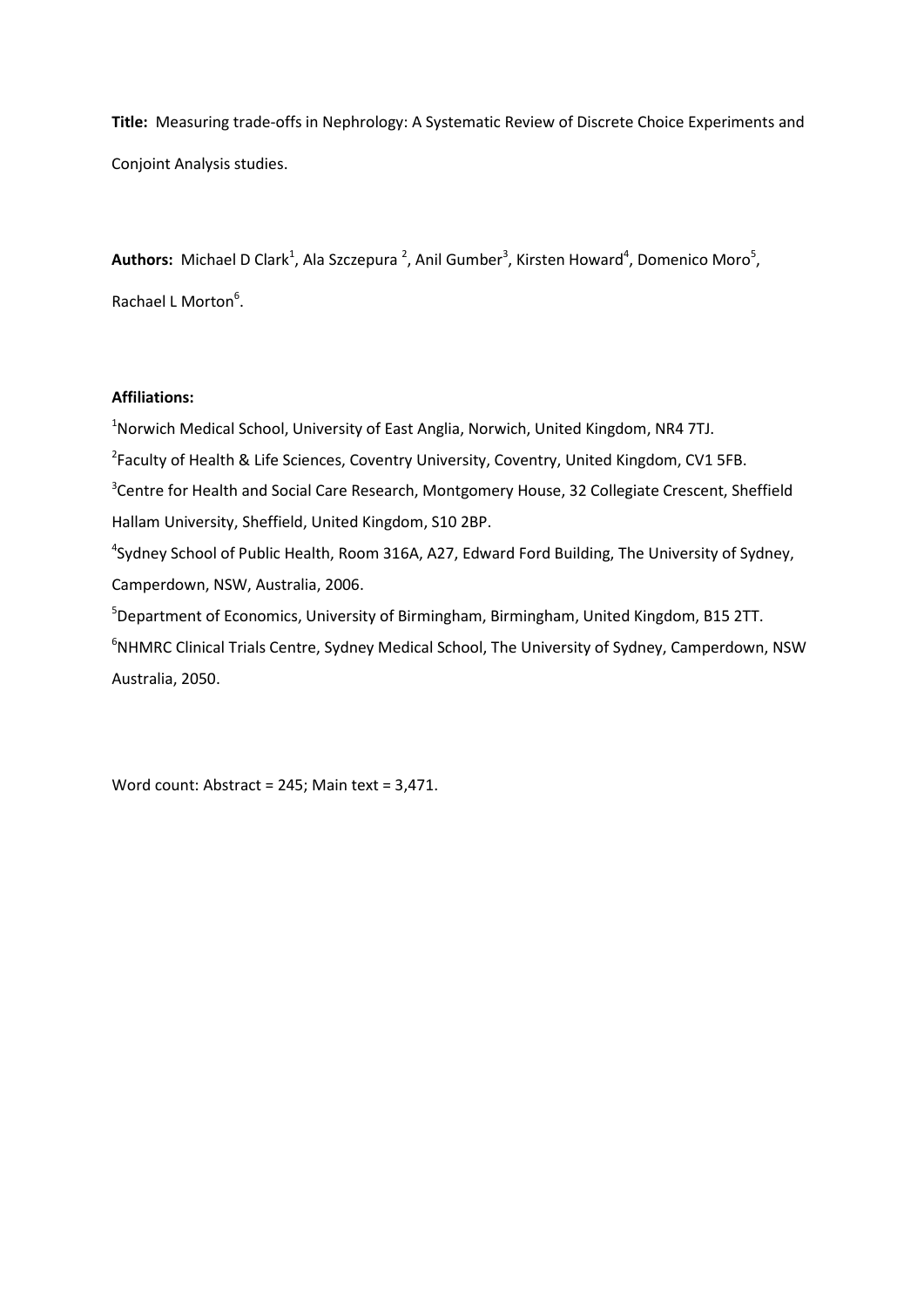## **Contribution of authors:**

Dr MD Clark designed the study, independently reviewed all the primary studies for eligibility and data extraction, produced a first draft of the manuscript including all tables and figures, and revised the subsequent drafts.

Professor A Szczepura independently reviewed several primary studies for eligibility and data extraction, contributed to the writing of the methods and discussion sections and revised all drafts of the manuscript.

Dr A Gumber contributed to the study design and development of the search strategy to ensure inclusion of ethnicity / language group considerations, independently reviewed several primary studies for eligibility and data extraction, and revised all drafts of the manuscript.

Professor K Howard independently reviewed several primary studies for eligibility and data extraction, and commented upon all versions of the draft manuscript and appendices.

Dr D Moro independently reviewed several primary studies for eligibility and data extraction, and commented upon all versions of the draft manuscript and appendices.

Associate Professor RL Morton contributed to the design of the review, undertook independent fulltext reviews of primary studies, edited and refined successive drafts of the manuscript.

All authors read and reviewed the final manuscript before submission.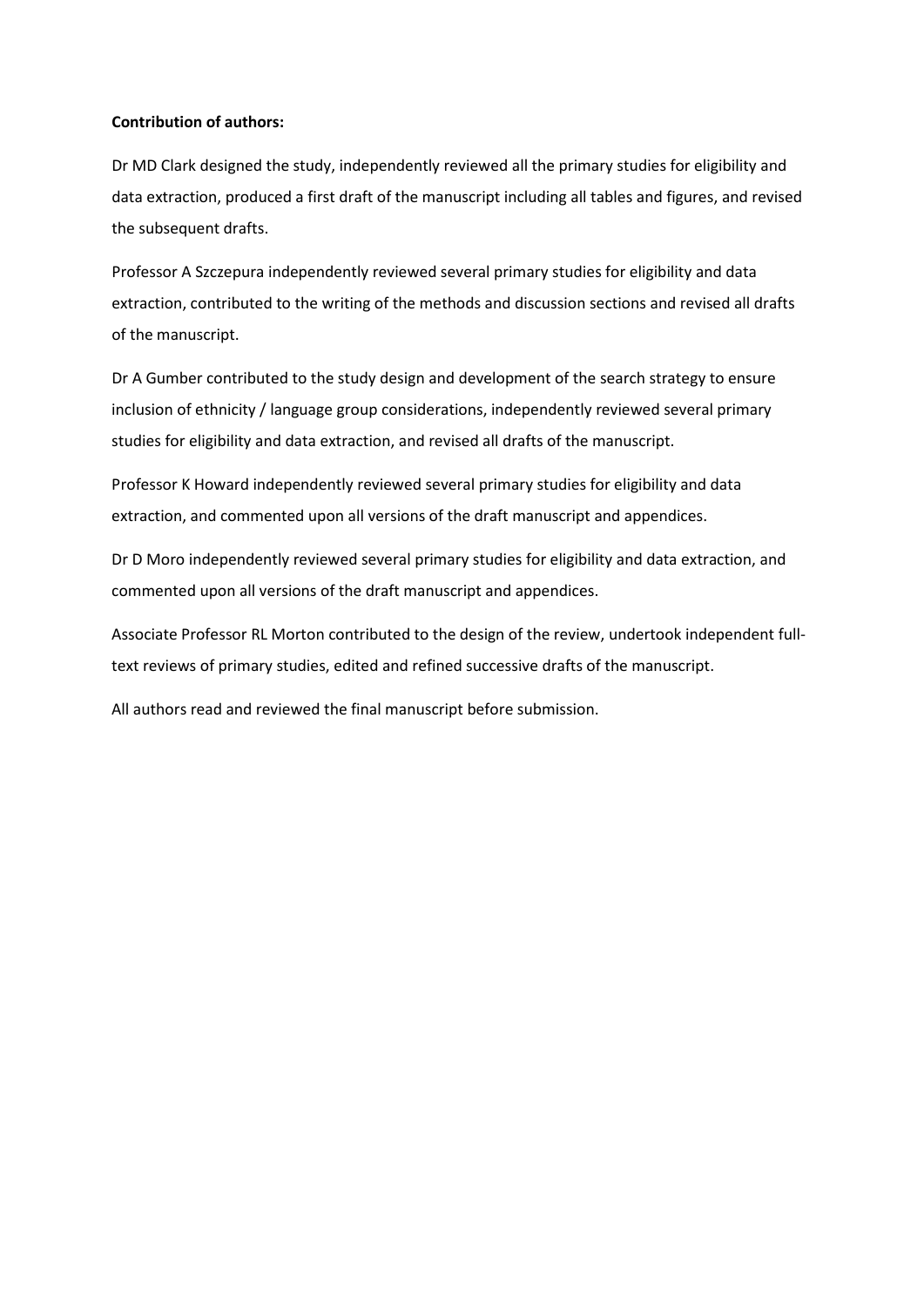#### **Abstract:**

**Background:** Discrete Choice Experiment [DCE], Conjoint Analysis [CA], or Adaptive Conjoint Analysis [ACA] methods are increasingly applied to obtain patient, clinician or community preferences in nephrology. This study systematically reviews the above mentioned published choice studies providing an overview of the issues addressed, methods, and findings.

**Methods:** Choice studies relating to nephrology were identified using electronic databases, including Medline, Embase, PsychINFO and Econlit from 1990 to 2015. For inclusion in the review, studies had to primarily relate to kidney disease and include results from statistical (econometric) analyses of respondents' choice or preference. Studies meeting the inclusion criteria were assessed against a range of systematic review criteria, and methods and results summarised.

**Results:** We identified 14 eligible studies from Europe, Australasia, North America, and Asia, reporting preferences for treatment or screening, patient experiences, quality of life, health outcomes and priority setting frameworks. Specific contexts included medical interventions in kidney transplantation and renal cell carcinoma, health policies for organ donation and allocation, dialysis modalities and end-of-life care; using a variety of statistical models. The characteristics of 'time' (i.e. transplant waiting time, dialysis hours, transport time) and 'quality of life' (pre and post-transplant, or pre and post-dialysis) consistently influenced patient and clinician preferences across the choice studies.

**Conclusions:** Discrete choice experiments are increasingly used to obtain information about key preferences in kidney transplantation and dialysis. These study methods provide quantitative information about respondents' trade-offs between conflicting clinical and policy objectives, and can establish how preferences vary among stakeholder groups.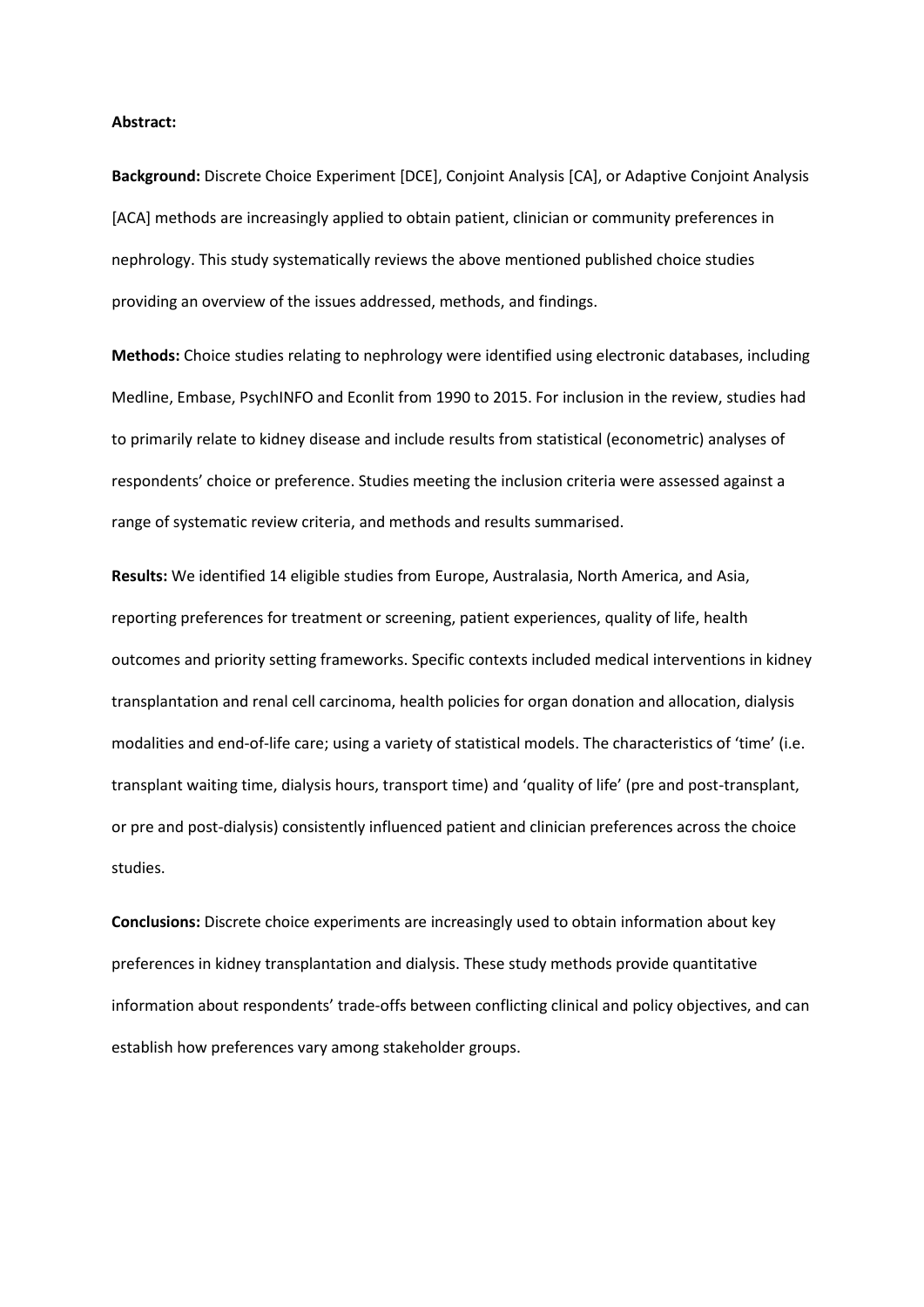**Keywords:** Conjoint Analysis, Discrete Choice Experiment, Dialysis, Transplantation, Kidney Disease, Preferences.

## **Summary sentences:**

Discrete Choice Experiments and Conjoint Analyses are increasingly used to study preferences in nephrology about organ donation and organ allocation decisions, and dialysis modality preferences.

Such choice studies can assess preferences for treatments and policies from a variety of

stakeholders including nephrologists, patients, caregivers, and the broader community.

They highlight the trade-offs people make between multiple objectives in transplantation and dialysis care.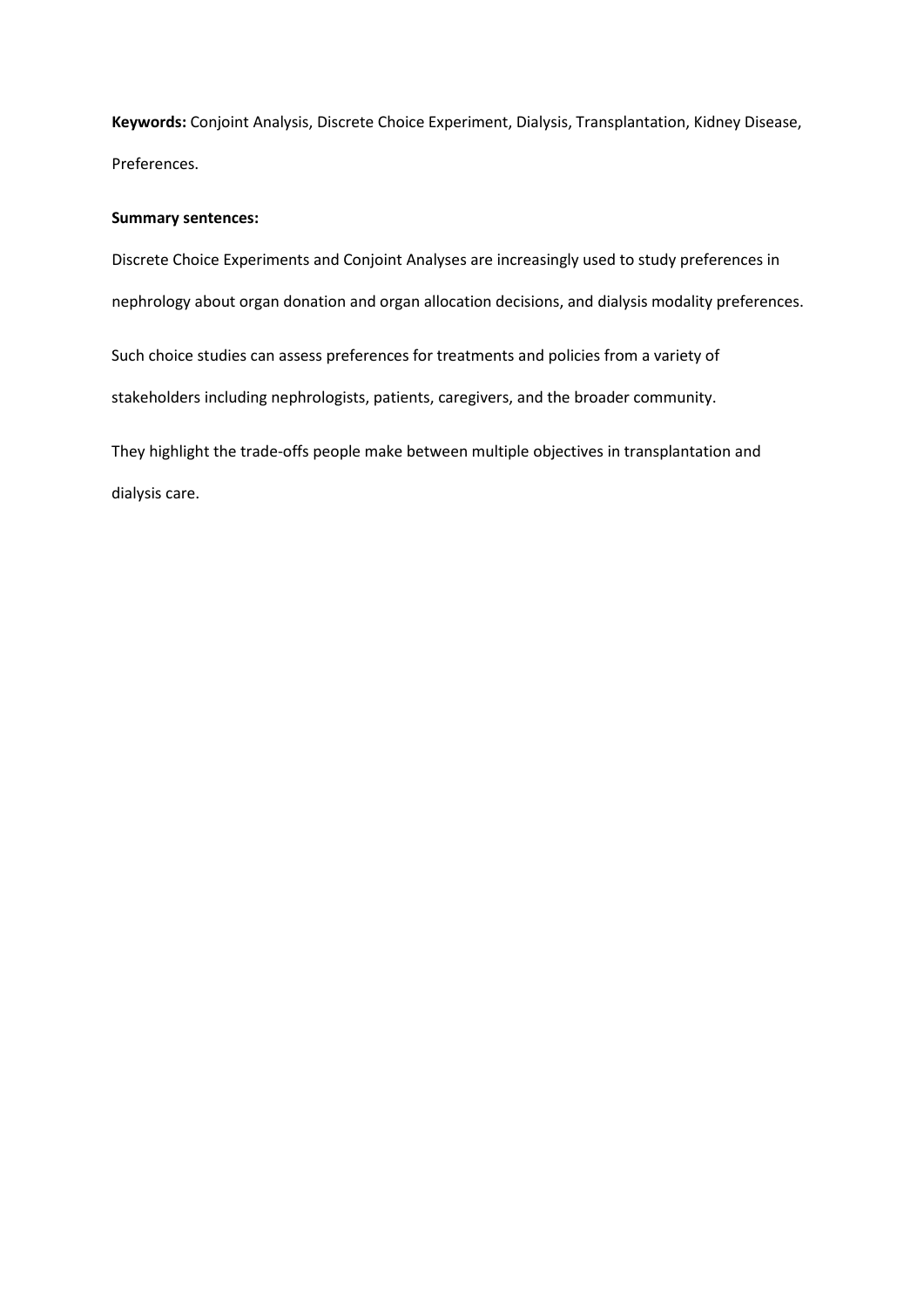## **Introduction:**

Every day in nephrology, clinicians and patients face difficult decisions about treatment options, best practice care, and the 'right' use of resources. Discrete Choice Experiments (DCE), Conjoint Analysis (CA) and Adaptive Conjoint Analysis (ACA) studies systematically quantify preferences for alternatives, and measure the trade-offs people make between the characteristics of each alternative. They are grounded in Lancaster's theory of demand,[\[1\]](#page-15-0) which assumes demand for goods and services, including health services can be related to demand for individual characteristics of the goods or services. Further theoretical details[\[2\]](#page-15-1) are provided in the technical appendix (see Appendix A.3).

Systematic reviews of the application of DCE, CA, or ACA literature in healthcare from 1990 to 2012[\[3\]](#page-15-2) reported rapid growth in the application of such techniques from an average of just over 3 per year between 1990-2000 to 48 per year between 2009-2012. The aims of this study were to review the nephrology DCE, CA, and ACA literature published since 1990; to highlight the key tradeoffs patients, clinicians, and other groups make in this context; and undertake a detailed systematic outline of study methodology.

## **Methods**

Using keywords including (Nephrology OR Kidney OR Renal) AND (Discrete Choice OR Conjoint Analysis) in Medline, Embase, PsychINFO and Econlit from 1<sup>st</sup> January 1990 to 31<sup>st</sup> December 2015 we identified studies that used DCE, CA, or ACA methodology, applied to any research question relating to nephrology. Primary studies were included in the systematic review if they contained empirical (statistical or econometric) analyses; study protocols, conference abstracts, reviews and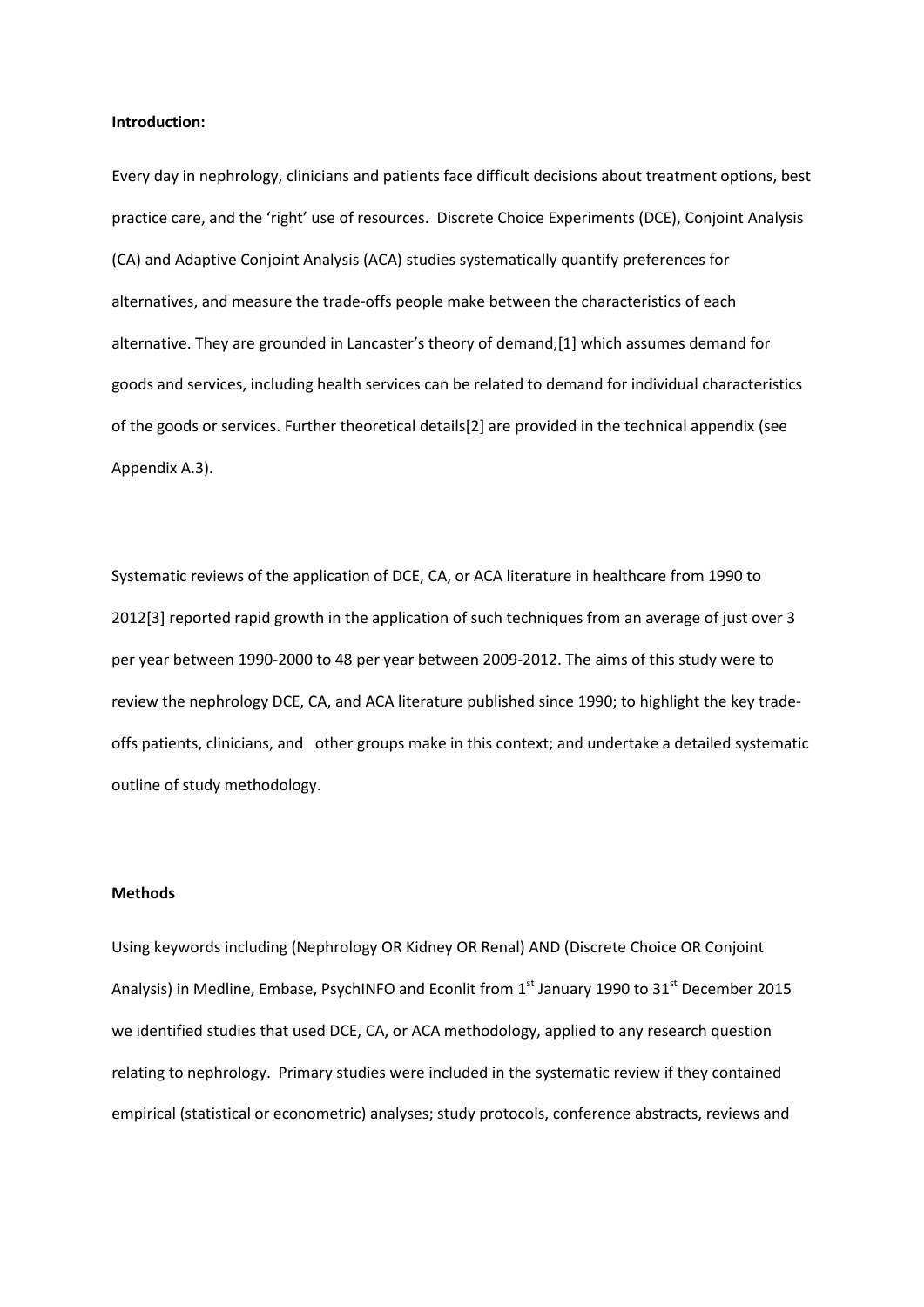opinions pieces were excluded. We followed criteria used in two previous reviews for study designs of this type,[\[3,](#page-15-2) [4\]](#page-15-3) and further details are within the electronic appendices.

DCE and CA survey studies involve a comparison between 2 or 3 alternatives. The characteristics (known as attributes) of these alternatives are identical, but levels of characteristics change. Figure 1 provides an example of a DCE scenario, and Table 1 displays all of the attribute levels. With both DCE and CA formats, the range of choices faced is pre-determined before choices are made. In contrast, ACA methods use similar choices but are 'adaptive' because scenarios are generated by an adaptive computer programme taking into account previous responses. These approaches (DCE, CA, and ACA) have an advantage over other ranking or rating techniques such as Likert scale because they facilitate a relative quantitative valuation of different characteristics as opposed to trying to value or rank the alternative as a 'whole.'

## **Results**

We identified 14 eligible studies from Europe, Australia, New Zealand, North America, and Asia, that reported preference information for a wide range of stakeholder groups including patients, clinicians /healthcare professionals, caregivers, donors, relatives of deceased donors, and the general community. Studies elicited preferences for medical interventions in kidney transplantation, health policies for organ donation and allocation, dialysis modalities, and end-of-life care. Methodological criteria for each study are listed in Tables S1-S15. We provide information about the country of analysis, and category or categories of primary choice studies (Table 2), as reported in previous systematic reviews of DCE, CA, and ACA literature in healthcare.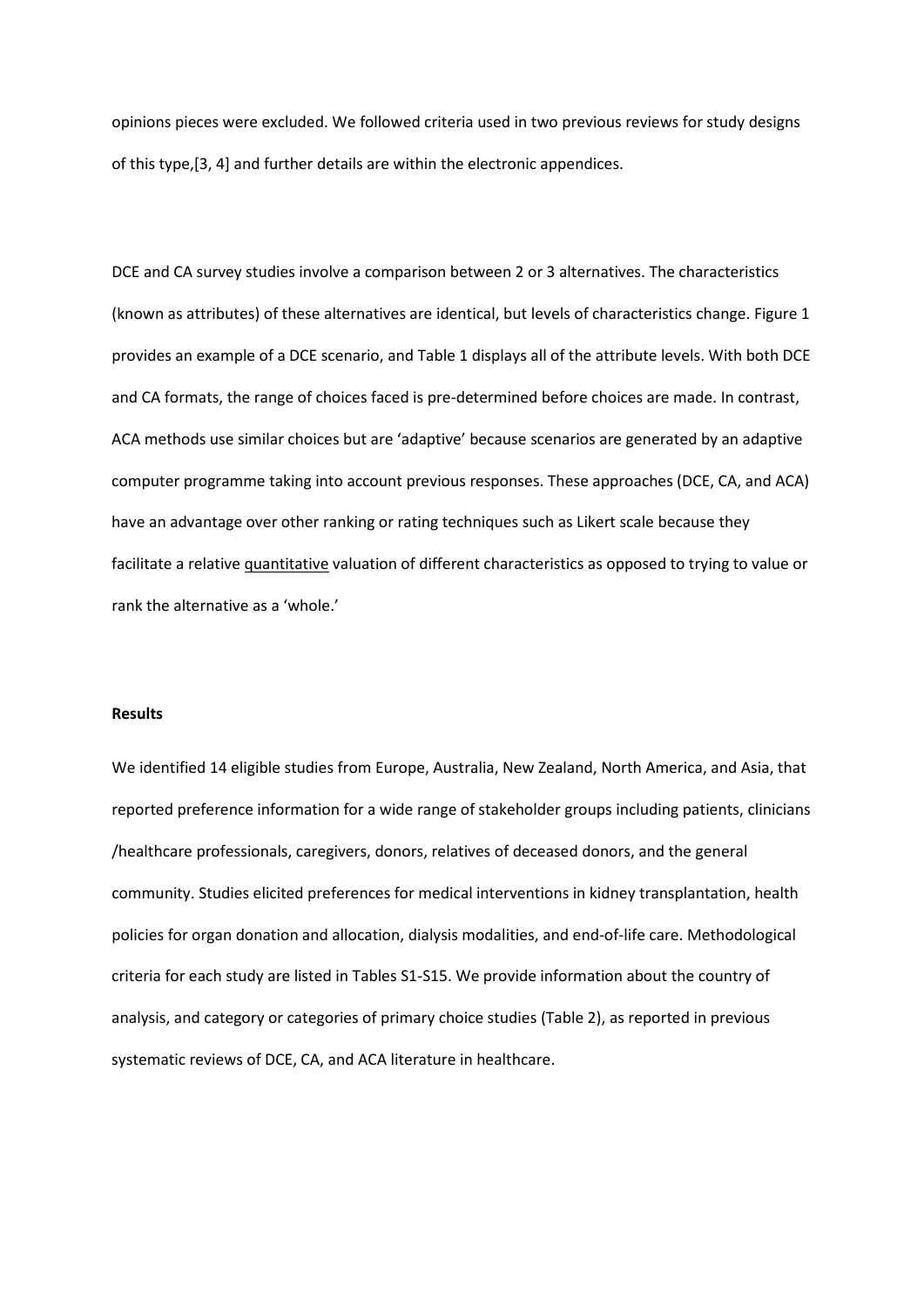#### *Transplantation studies*

One CA in the United States among 175 patients,[\[5\]](#page-15-4) investigated the acceptability of receiving a kidney from a donor at increased risk of blood-borne viral infection (DIRVI). The analysis contained 3 attributes relating to HIV infection risk, donor age, and transplant waiting time. Findings suggested longer waiting time (P<0.01), lower donor age (P<0.01), lower donor HIV risk, participant being on dialysis (P<0.01), and older participant age (P=0.04), significantly affected preferences. Overall 42 respondents (24%) would not accept a DIRVI kidney in any scenario; 103 (59%) would accept a DIRVI kidney in some scenarios; and 31 (18%) would accept a DIRVI kidney in all scenarios. Patients were more likely to accept DIRVI kidneys when the waiting time was longer (P<0.01); the donor was younger (P<0.01); and HIV risk was lower (P<0.01). Patients on dialysis (P<0.01) and older patients (P<0.01) would be more likely to accept DIRVI kidneys.

Another DCE in the UK assessed preferences of 908 patients for 6 kidney transplant allocation criteria.[\[6\]](#page-15-5) Findings were presented in terms of a marginal rate of substitution (MRS) that is, a tradeoff relative to waiting an additional year for a kidney transplant. Results suggested that among patients who were not from ethnic minority group, all attributes were significant. Findings suggested a pronounced preference for prioritising patients with moderate not severe diseases affecting life expectancy (MRS = 15.93), but paradoxically no preference for 'no diseases versus moderate diseases,' affecting life expectancy. Other significant attributes included a 1% improvement in kidney survival (MRS = 1.54); having an extra dependent adult or child (MRS = 1.35); a one-year reduction in recipient age (MRS = 0.16); having no disease other than kidney disease affecting quality of life (MRS = -2.48); and having moderate rather than severe diseases affecting quality of life (MRS = 4.08), as was transplant waiting time (MRS = 1). Those who were not from ethnic minorities would prioritise transplants to patients with a better tissue match to the donor, whereas non-white ethnic mi.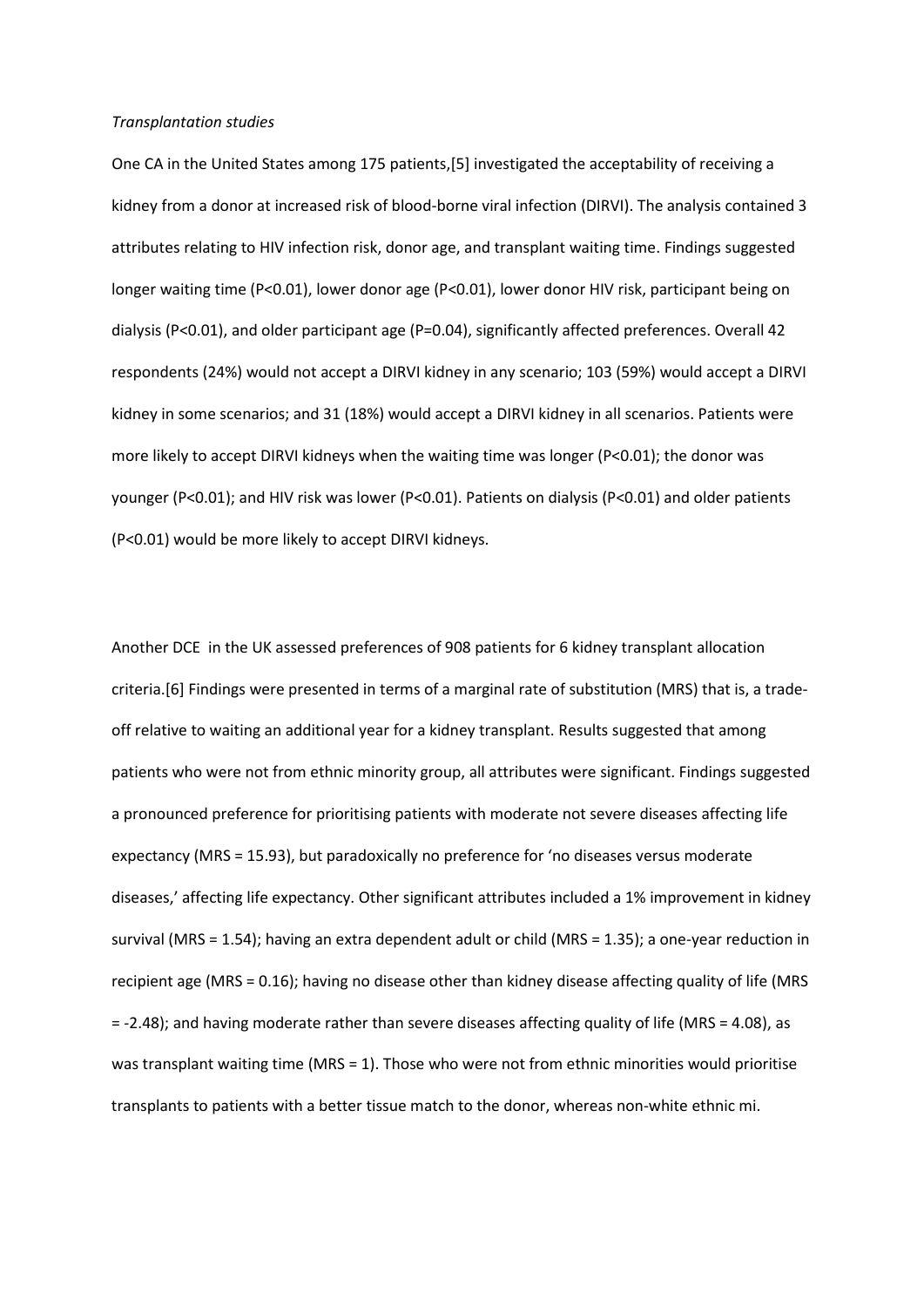In a later analysis[\[7\]](#page-15-6) the same DCE was applied to 908 patients, 41 carers, 113 healthcare professionals, and 48 live donors /relatives of deceased donors. Similarly, findings suggested a pronounced preference for prioritising patients with moderate, not severe, diseases affecting life expectancy (MRS = 15.32). A 1% improvement in kidney survival (MRS = 1.41); having an extra dependent adult or child (MRS = 1.43); a one year reduction in recipient age (MRS = 0.16); having no diseases other than kidney disease affecting quality of life (MRS = -2.73); and having moderate rather than severe diseases affecting quality of life (MRS = 4.18) were also valued relative to a 1 year transplant wait. Healthcare professionals' valued prioritising patients with better tissue matches lower than patients but prioritised younger recipients and those with dependents higher. They prioritised those with none versus moderate diseases, affecting life expectancy whereas patients did not, and they prioritised those with moderate rather than severe diseases higher than patients. Assessment of preferences for live donors or relatives of deceased donors, and carers, was limited by small sample sizes.

A DCE assessed community preferences for the allocation of donor organs for transplantation (including kidneys and other organs) in Australia[\[8\]](#page-15-7) using a sample of 2,051 community respondents. This study had 15 attributes. Findings suggested most of the variables for transplant allocation criteria were significant at the 0.001 level, with the exception of having previous cancer, which was significant at the 1% level (p=0.01); recipient sex, and having diabetes which were non-significant (p>0.05). Mixed logit analysis suggested that allocation to people aged 5 ( $\beta$  = 0.662), 15 ( $\beta$  = 0.562), or 25 ( $\beta$  = 0.380), was preferred compared to recipients aged 40 ( $\beta$  = -0.163), whilst allocation to those aged 55 (β = -0.277), or 70 (β = -1.164), was less preferred to those aged 40. Those with previous transplant(s) ( $\beta$  = -0.146), and those who did not follow their doctor's advice ( $\beta$  = -0.059), were given a lower priority. Those with caring responsibilities ( $β = 0.351$ ), or whose family were registered as donors ( $β = 0.186$ ), were prioritised more; those with long waiting times were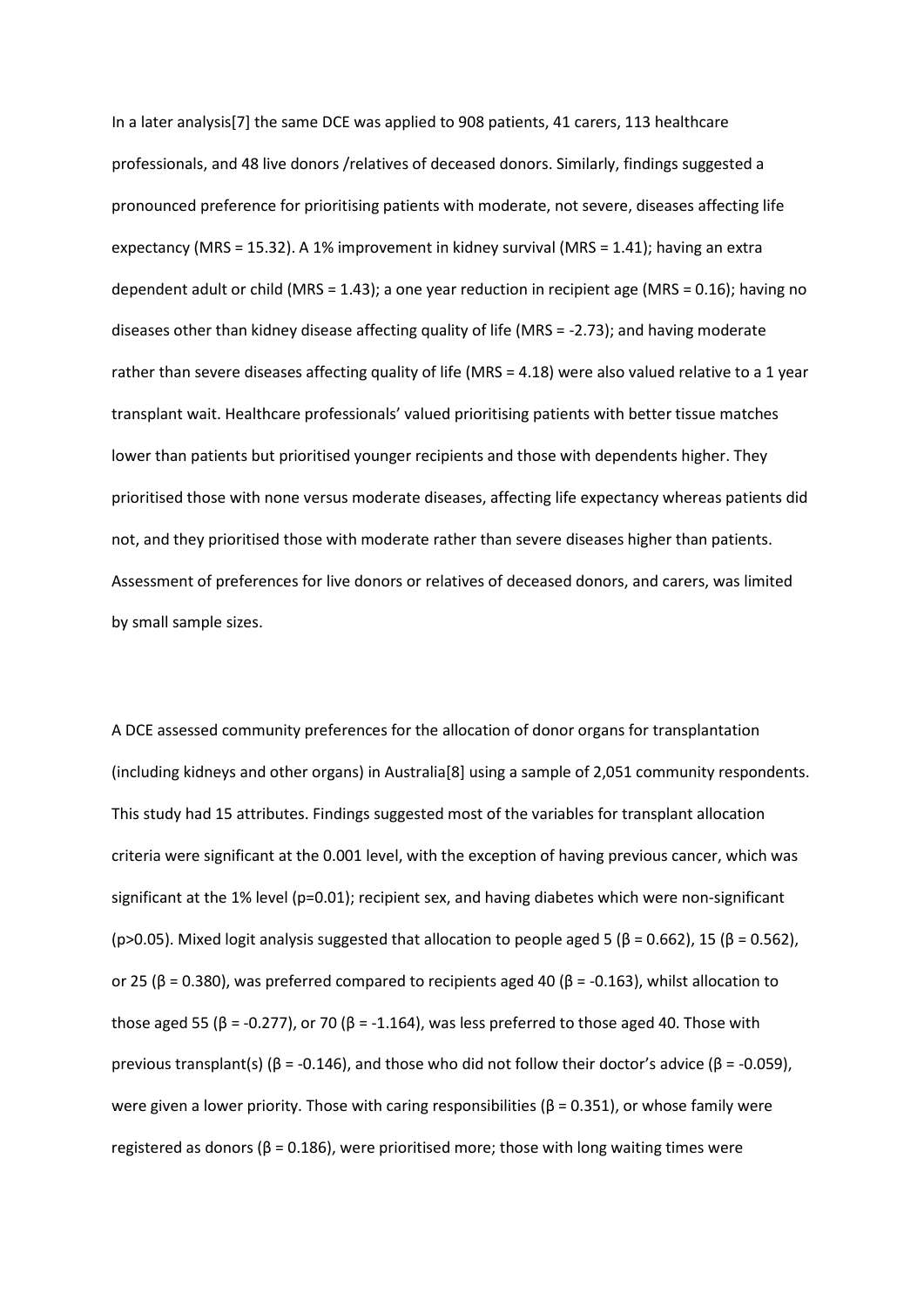prioritized (β = 0.042); those with lower life expectancy without a transplant (β = -0.87), and higher life expectancy post-transplant ( $\beta$  = 0.058), were prioritised; those with lower quality of life without a transplant (β = 0.057), and higher quality of life post-transplant (β = 0.112), were prioritised. Those with comorbidities such as diabetes and previous cancer ( $\beta$  =- 0.088), and hepatitis and other viral diseases which were being treated ( $β = -0.217$ ), were prioritised less. Compared to non-smokers, exsmokers ( $\beta$  = -0.265), or current smokers ( $\beta$  = -0.751), were given lower priority, as were those consuming alcohol occasionally ( $β = -0.093$ ) or more than 5 nights a week ( $β = -0.350$ ). Obese people (β = -0.266), compared to non-obese people were also given lower priority.

A second DCE analysis[\[9\]](#page-15-8) investigated the preferences of 2,005 Australian community respondents for organ donation policy. The impact of 8 policy attributes was assessed. The analysis suggested that the type of donation consent system and availability of family priority for transplants in the future did not influence community preferences. Results were presented in terms of odds ratios (OR), whereby an OR >1 for an attribute suggested that as the level of the attribute increased, policy alternative A was preferred over policy B. Respondents favoured a policy where the donor's family still had some, but not all, involvement in the final donation decision; however a policy where family always has the final say (OR), 0.25; 95% confidence interval [95%CI], 0.21-0.28), or never has the final say (OR, 0.50; 95% CI, 0.44-0.56) was significantly less preferred. Respondents also preferred a policy where the registration process was easy (OR, 1.16; 95%CI, 1.09-1.24), e.g. sending all adults a registration form and reply paid envelope; where reconfirmation of donation intent was less frequent (for example, annual confirmation: OR, 0.88; 95%CI, 0.78-0.98); where there was a direct payment (OR range 1.19-1.32) or reimbursement of funeral expenses (OR range 1.18-1.55); and where there was some formal recognition of donation, for example, a letter to the donor's family (OR, 1.14; 95%CI, 1.04-1.27), or the donor's name placed on a memorial (OR, 1.29; 95%CI, 1.14- 1.45).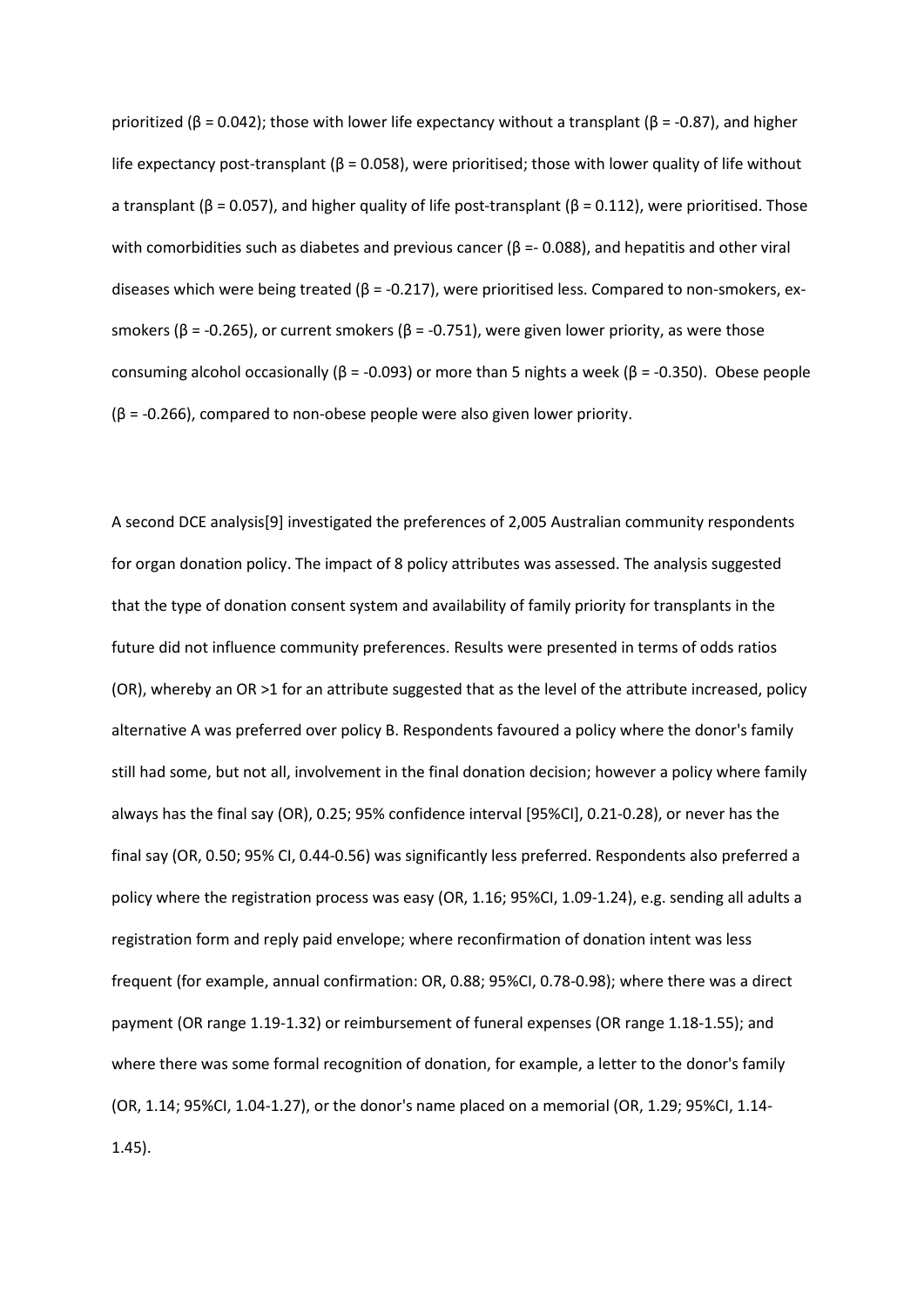## *Dialysis studies*

A CA in the US examined the willingness of patients to switch dialysis modality from conventional to more frequent dialysis.[\[10\]](#page-15-9) The authors established the impact of 4 attributes including life expectancy, quality of life, the annual number of hospitalisations, and transport time. All 4 attributes were significantly associated with a willingness to switch to daily haemodialysis in the hypothesised direction. Findings showed that 44% of respondents receiving conventional haemodialysis 3 times per week would not switch to daily 6 times per week haemodialysis regardless of the health benefits. Of the 56% who said they might switch to this regimen, the majority would only switch for substantive health benefits.

A second dialysis DCE investigated public preferences for the location of dialysis facilities for residents of Greenland.[\[11\]](#page-15-10) This involved 3 attributes including recruitment of nephrologists, location of patient accommodation, and increase in taxation required for dialysis. All the variables relating to these 3 attributes were significant at the 1% level, and standard deviations were significant for all random parameter logit variables (indicating statistically significant preference heterogeneity - see appendix A.2 for details). A key finding was that hypothetical alternatives involving treatment in Greenland (versus treatment in Denmark) were chosen in nearly two-thirds of cases, implying a 'slight tendency' to favour treatment in Greenland despite increased taxation. Respondents were willing to pay 30 Euro more in increased taxes per person per year to see a permanent nephrologist than a non-permanent (visiting) nephrologist. The provision of accommodation required to undertake dialysis in apartments was valued at 70 Euro, and in hotels at 88 Euro of increased taxation per person per year. The statistically significant model constant, implied an overall preference in favour of dialysis in Greenland (valued at 63 Euros).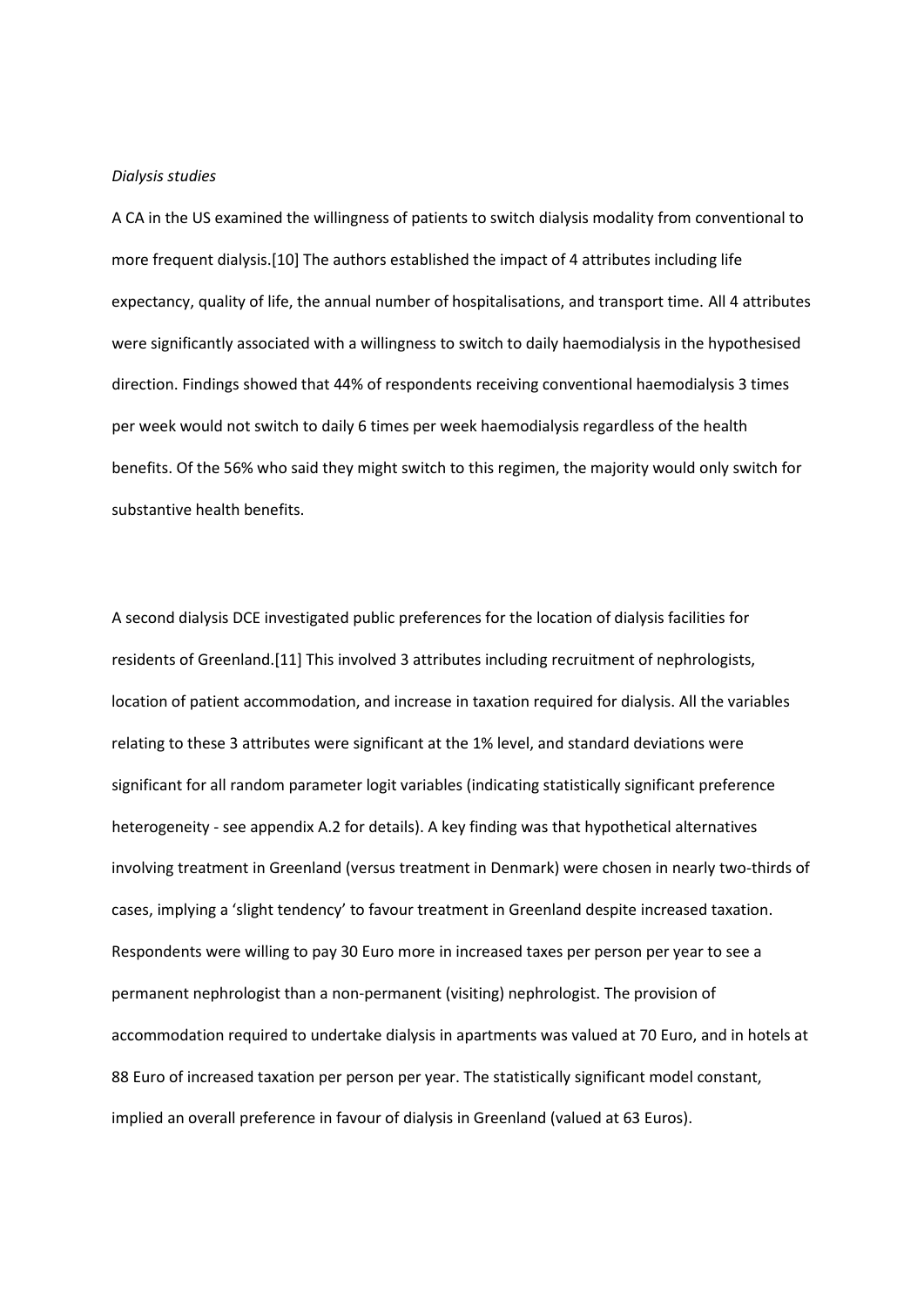A DCE in Australia assessed preferences for dialysis modality among 105 pre-dialysis patients and 73 caregivers.[\[12\]](#page-15-11) Informed by preliminary research,[\[13,](#page-15-12) [14\]](#page-15-13) 3 treatment alternatives for home dialysis, in-centre dialysis and non-dialytic conservative care were created. The alternatives were described by 7 attributes including average survival time, number of visits per week to hospital for dialysis, ability to travel or 'go away' on short trips, hours of dialysis per treatment, time of day the dialysis can be undertaken, provision of a transport service to attend dialysis or doctors' appointments, and whether there was flexibility to change dialysis and times. Findings reported home-based dialysis was chosen 65% of the time and in-centre dialysis 35% of the time. Comparing dialysis versus conservative care, 90% of respondents chose a dialysis option and 10% chose a non-dialysis (conservative care) option. In the main analysis for patients, 2 variables for home-based dialysis (life expectancy [OR, 1.68], travel restrictions [OR, 0.37]) were significant with another 8 variables nonsignificant. Similarly, 1 attribute for in-centre haemodialysis (longer hours [OR, 2.02] was significant. Among caregivers, home dialysis was chosen 72% of the time, in-centre dialysis 25% of the time, and conservative care in 3%. Moreover, 3 out of 9 variables relating to home dialysis compared to conservative care (life expectancy [OR, 1.82], dialysis at night [OR, 0.03], and travel restrictions with home dialysis [OR, 0.43]) were significant. Similarly, amongst caregivers when comparing in-centre haemodialysis with conservative care 2 out of 11 variables (dialysis at night time [OR, 0.03] and hours with in-centre dialysis [OR, 2.67]) were significant. All significant variables were in the expected direction.

A second analysis from the same research teams[\[15\]](#page-16-0) elicited preferences for dialysis versus conservative non-dialytic care in Australia. Findings suggested patients preferred dialysis to conservative care if dialysis increased average life expectancy (OR, 1.84; 95%CI, 1.57-2.15), if they could dialyse during the day or evening rather than during the day only (OR, 8.95; 95% CI, 4.46- 17.97), and if subsidised transport was available (OR, 1.55; 95% CI, 1.24-1.95). Patients were less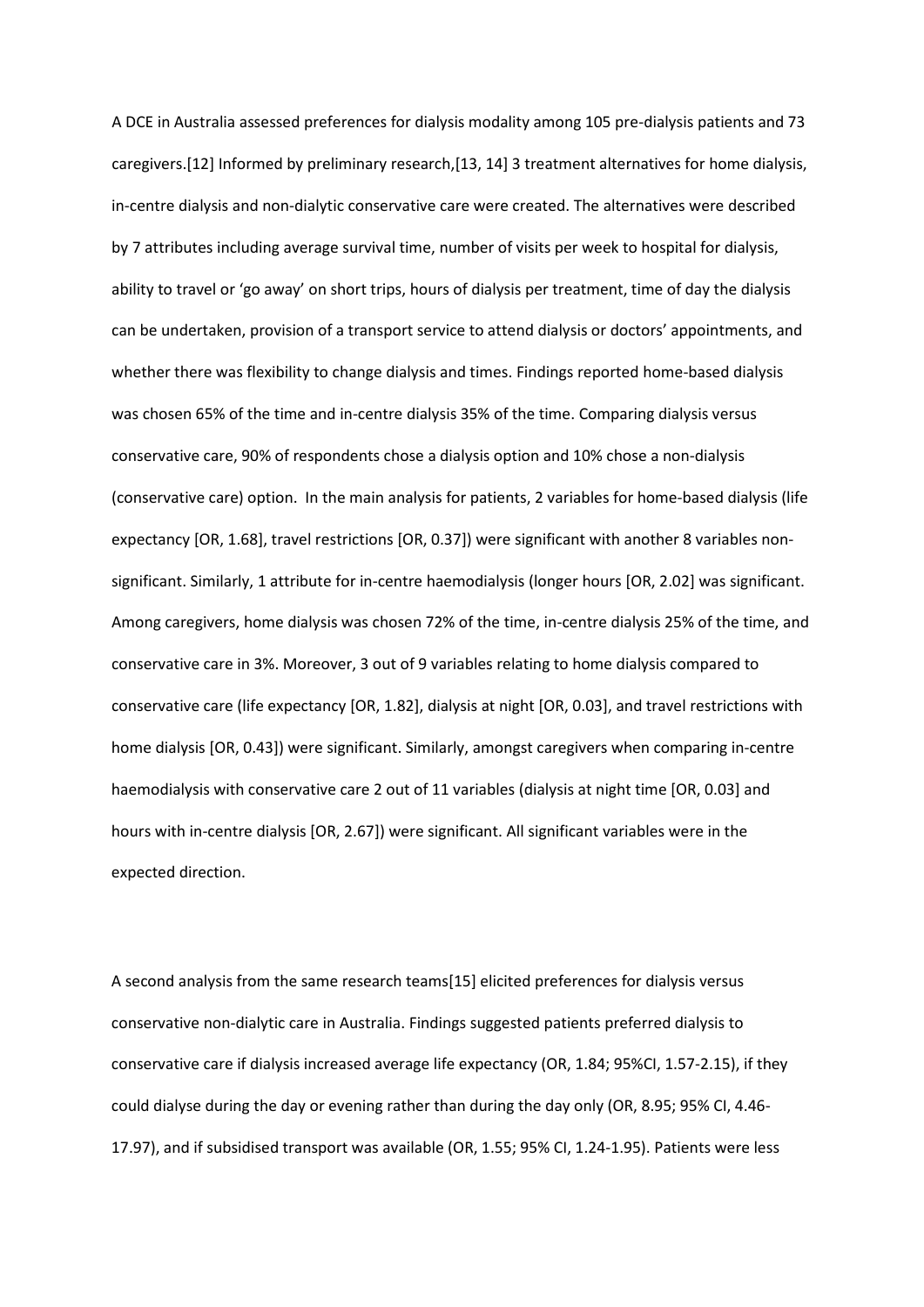likely to choose dialysis over conservative care if more hospital visits were required (OR, 0.70; 95% CI, 0.56-0.88), and with more restrictions on travel (OR, 0.47; 95% CI, 0.36-0.61). Patients would forgo 7 months life expectancy to reduce the number of visits to the hospital, and 15 months to increase the ability to travel.

Another DCE[\[16\]](#page-16-1) looked at the preferences of 159 Australian nephrologists for dialysis in elderly patients with end-stage kidney disease. The DCE included 10 attributes. Findings indicated all patient characteristics (except sex) significantly affected the likelihood of nephrologists recommending dialysis. Nephrologists were more likely to recommend dialysis for patients with preserved cognition (OR, 68.3, 95% CI: 33.4-140.0), lower comorbidity (OR, 2.1, 95% CI: 1.1-4.1), increased life expectancy (OR, 2.8, 95% CI: 2.1-3.7), high current QOL (OR, 2.8, 95% CI: 2.0-3.8), and positive patient and family dialysis inclination (OR, 27.5, 95% CI: 16.2-46.8 and OR, 2.0, 95% CI: 1.3-3.3, respectively). Nephrologists over 65 years were more likely to recommend dialysis than younger nephrologists. Overall, nephrologists would forgo 12 months of patient survival to avoid substantial quality of life decreases associated with dialysis.

An ACA[\[17\]](#page-16-2) investigated preferences among 305 US nephrologists for blood transfusion in chronic dialysis patients. The analysis incorporated 10 attributes. Findings presented in terms of relative importance of attributes suggested that haemoglobin level  $(g/d)$  accounted for 29% of decisionmaking, followed by functional status (16%), cardiovascular disease (12%), clinical scenario (9%), ESA status (9%), age (7%), haemoglobin stability over time (6%), kidney transplant eligibility (5%), iron indices (4%), and evidence of occult blood in stool: Fecal Occult Blood Test or Fecal Immunochemical Test positive (3%).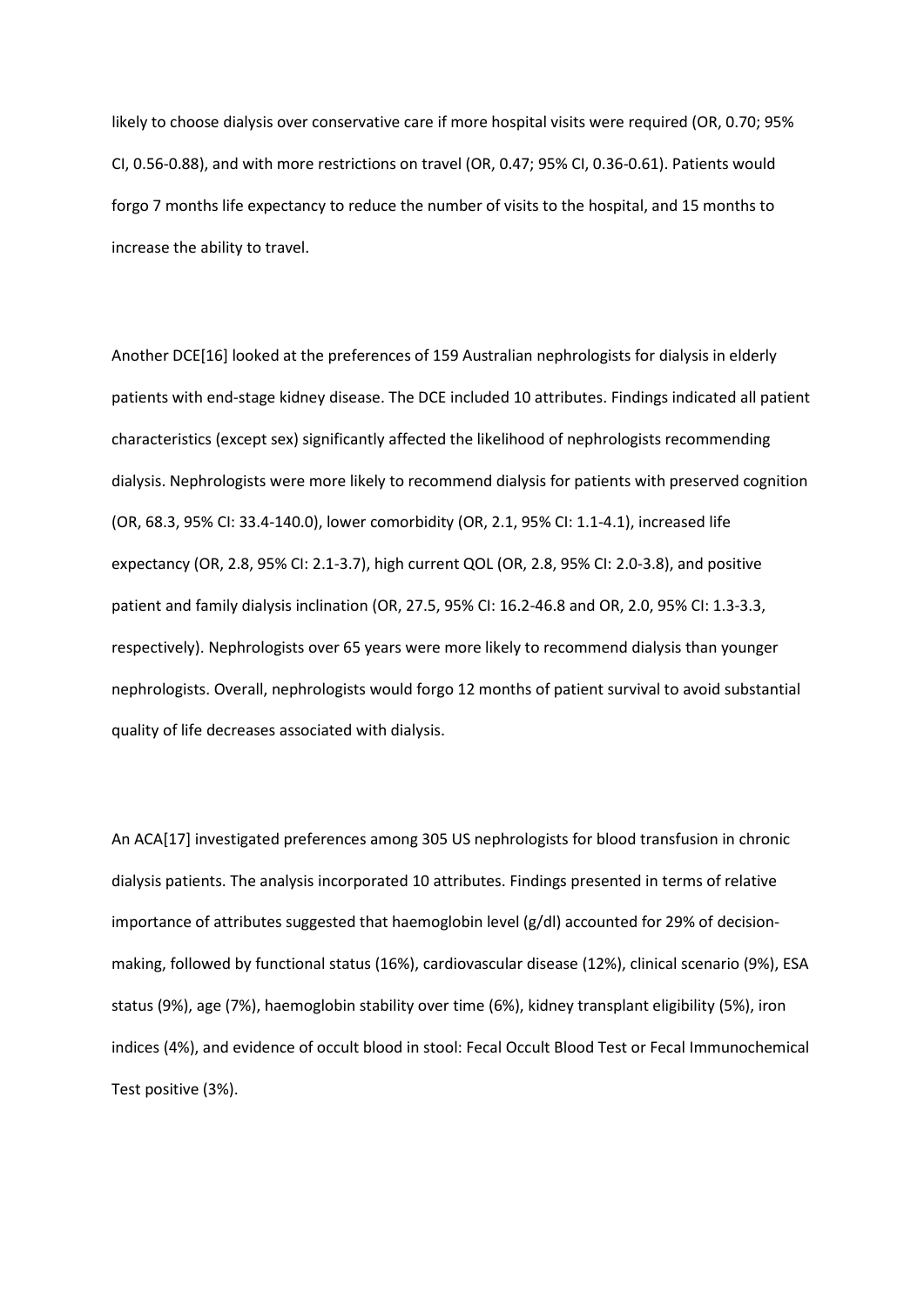#### *Combined dialysis, end-of-life & transplantation*

One Canadian DCE,[\[18\]](#page-16-3) assessed the preferences of 169 patients, 29 caregivers, and 150 healthcare professionals. Dialysis-related attributes included 'Who provides comprehensive day to day care for patients on dialysis?' and 'How decisions to stop dialysis should be made'. Transplantation attributes included 'How deceased donor kidneys should be allocated for transplantation', and 'How should live kidneys for transplantation be obtained?' Other attributes related to 'end-of-life' issues including 'When should end-of-life care discussions commence?' and 'How much information on prognosis and end-of-life care issues should be routinely provided?' All the attributes were significant, with the exception of some levels for the attribute about who provides comprehensive day-to-day care on dialysis. Regression coefficients suggested that for all respondents early 'end-oflife care' discussions (0.72) were preferred to late (0.00); detailed information on prognosis and endof-life care was preferred to limited information (0.56 vs 0.00); whereas medical and personal decisions (0.34) as opposed to personal decisions only (0.00) was preferred for decisions about stopping dialysis.

In relation to how deceased donor kidneys should be allocated, the 'best match' approach (0.81) was preferred to 'first come first served' (0.00). With respect to how live kidneys for transplantation should be obtained, receiving an organ from an unknown donor (-0.43), via a paired kidney exchange (-0.80), or buying a kidney (-1.93) were less preferable than receiving a kidney from a family member or close friend (0.00). For the attribute of providing day-to-day dialysis care, the family physician (- 0.51) was less preferable than 'family physician and group of kidney specialists' (0.25), whilst the 'advanced nurse practitioner and group of kidney specialists' was non-significant.

## *Renal cancer studies*

A DCE assessed 120 patients, 52 family members, and 272 healthcare professionals' preferences for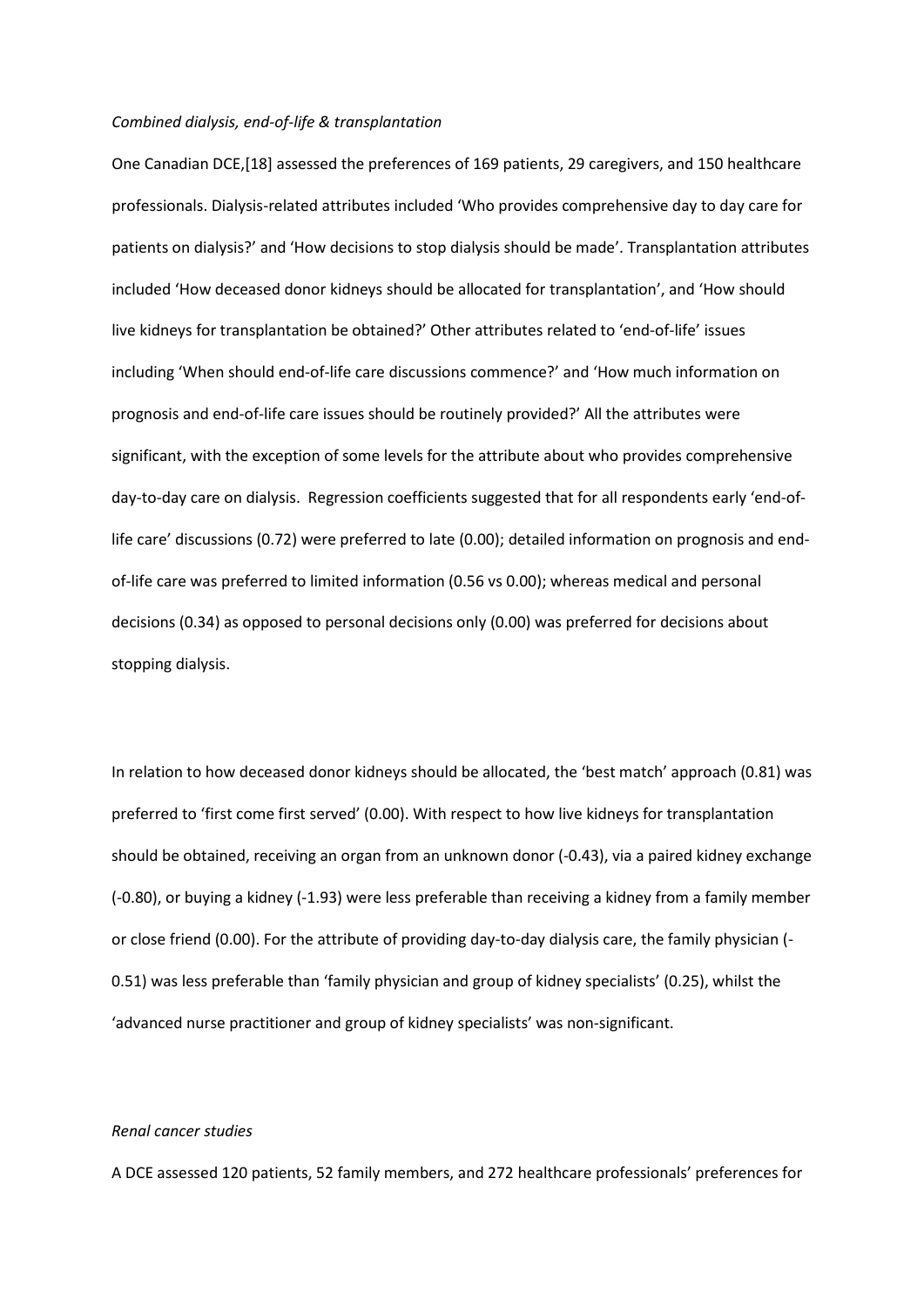targeted renal cell carcinoma therapy in South Korea.[\[19\]](#page-16-4) The analysis involved 6 attributes. All the attributes were significant at the 1% level for patients and health professionals. Additional months of progression-free survival were positively valued at 7-31% in terms of relative importance; additional months of bone marrow suppression was negatively valued at 18-36%; the increased likelihood of hand-foot skin reaction was negatively valued at 12-23% ; increased likelihood of gastrointestinal perforation was valued at between 4-13%: increased risk of bleeding was valued at between 11-14%; and administration by injection versus orally was valued at 13-22% in terms of relative importance of attributes according to the stakeholder group.

A second DCE assessed benefit-risk preferences for targeted agents in the treatment of renal cell carcinoma in 138 US patients.[\[20\]](#page-16-5) The respondents faced questions relating to hypothetical renal cell carcinoma profiles. The profiles were defined by attributes including efficacy (progression-free survival [PFS]), when overall survival was constant), tolerability effects (fatigue / tiredness, diarrhoea, hand-foot syndrome, mouth sores) and serious adverse events (liver failure, blood clot). Findings suggested PFS was the most important attribute for patients. The remaining attributes were ranked in decreasing order of importance: fatigue / tiredness, diarrhoea, liver failure, hand-foot syndrome, blood clot, and mouth sores. A key finding was that to increase PFS by 11 months, patients would accept a maximum blood clot risk of 3.1% (95%CI 1.5- 5.3) or liver failure risk of 2.0% (95%CI 1.0- 3.3).

#### **Discussion**

The published literature provides important insights about the preferences of key stakeholder groups for treatment of kidney disease. The UK transplantation analyses[\[6,](#page-15-5) [7\]](#page-15-6) found that allocation on the basis of waiting time was important. However other criteria including quality of tissue match,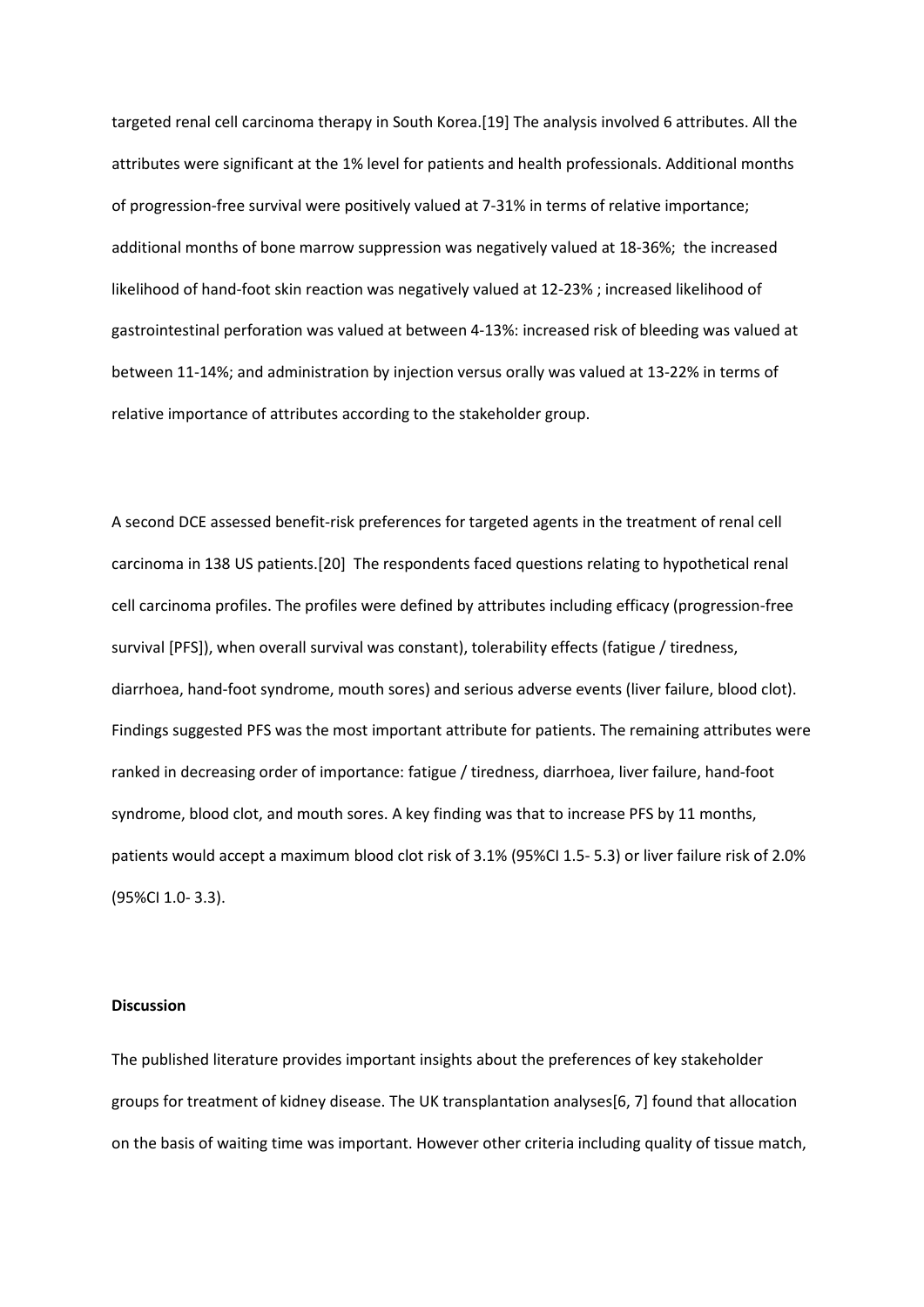quality of life and life expectancy of recipients, recipient age, and whether recipients had child or adult dependents were also of importance. Had some of these attributes been specified in the Canadian analysis[\[18\]](#page-16-3) the 'first come first served' allocation criterion may have assumed less importance as other allocation attributes were valued. An Australian analysis relating to community preferences for organ allocation[\[8\]](#page-15-7) had the advantage that a wide variety of allocation criteria were considered. However, its applicability to kidney transplant allocation preferences was unclear because it considered preferences for allocating organs in general. Separate Australian analysis[\[9\]](#page-15-8) revealed that the type of donation consent system and availability of family priority for transplants did not influence community preferences, although other factors were important.

A US analysis suggested most patients would consider, or accept a transplant at increased risk of blood-borne viral infection.[\[5\]](#page-15-4) Another US analysis[\[10\]](#page-15-9) demonstrated that frequency and timing of dialysis were pertinent and a majority of patients would only switch to 6 sessions from 3 sessions weekly for substantive health benefits. A different analysis[\[11\]](#page-15-10) demonstrated a clear preference, for localised dialysis provision within Greenland, at the cost of increased annual taxation. An Australian dialysis analyses[\[12\]](#page-15-11) found that whilst some determinants of dialysis versus conservative dialysis could be established for patients and caregiver respondents, many of the hypothesized determinants of preferences (e.g. attributes) proved non-significant. Another Australian analysis[\[15\]](#page-16-0) relating to patient preferences for dialysis versus conservative care, concluded patients would forgo 7 months of life expectancy to reduce visits to the hospital, or 15 months to increase the ability to travel. An assessment of Australian Nephrologists' preferences[\[16\]](#page-16-1) found they would forgo 12 months of patient survival in elderly patients to avoid substantial quality of life decreases associated with dialysis. Another analysis[\[17\]](#page-16-2) relating to US Nephrologists' preferences highlighted the importance of clinical considerations relating to blood transfusions in dialysis patients.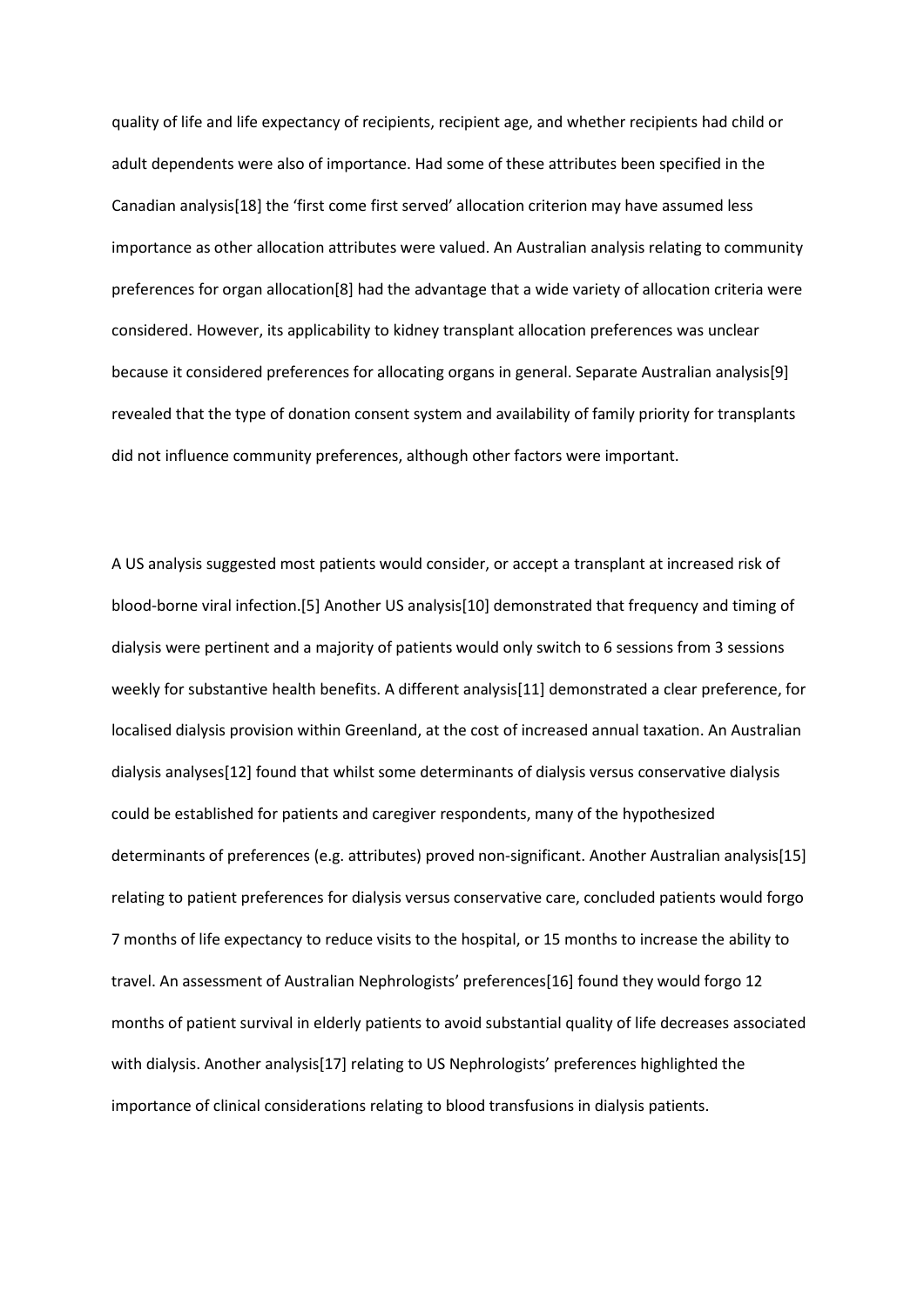<span id="page-15-1"></span><span id="page-15-0"></span>A South Korean analysis[\[19\]](#page-16-4) related to targeted renal cell carcinoma therapy, showed results varied considerably between the patient, family, and healthcare professional stakeholder groups. In contrast, a US analysis[\[20\]](#page-16-5) relating to targeted agents in renal cell carcinoma concluded that to increase progression-free survival by 11 months, patients would accept a 3.1% blood clot risk or 2% liver failure risk.

<span id="page-15-5"></span><span id="page-15-4"></span><span id="page-15-3"></span><span id="page-15-2"></span>Looking to the future, several choice studies in nephrology are planned, including patient preferences for kidney transplant monitoring by video-conferencing,[\[21\]](#page-16-6) preferences for outcomes after kidney transplantation,[\[22\]](#page-16-7) and patient and family preferences for home versus facility-based dialysis in New Zealand.[\[23\]](#page-16-8)

## <span id="page-15-6"></span>*Conclusions*

<span id="page-15-13"></span><span id="page-15-12"></span><span id="page-15-11"></span><span id="page-15-10"></span><span id="page-15-9"></span><span id="page-15-8"></span><span id="page-15-7"></span>This review has evaluated the content and methodology of choice studies in nephrology. These study designs are increasingly used to obtain information about key preferences in kidney transplantation and dialysis. In contrast to other methods they provide quantitative information about respondents' trade-offs between conflicting objectives, and can establish how policy-relevant preferences vary among stakeholder groups.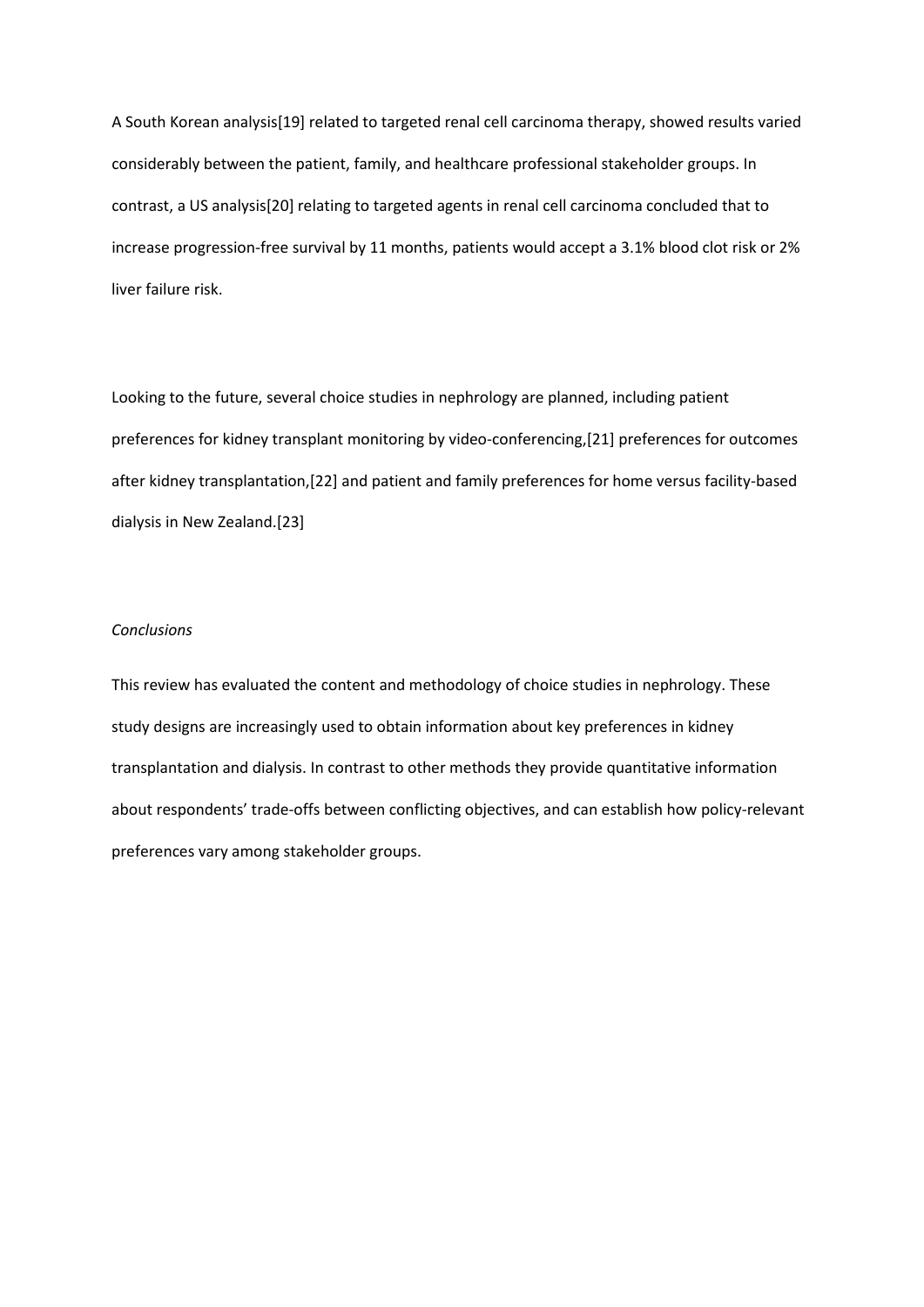#### <span id="page-16-0"></span>**References.**

<span id="page-16-1"></span>1. Lancaster KJ. New Approach to Consumer Theory. Journal of Political Economy 1966;74(2):132-157

2. McFadden D. Computing Willingness to Pay in Random Utility Models. Trade theory and econometrics. Essays in honour of John S Chipman. Studies in the Modern World Economy 1999;Chapter 15

<span id="page-16-3"></span><span id="page-16-2"></span>3. Clark MD, Determann D, Petrou S*, et al.* Discrete choice experiments in health economics: a review of the literature. Pharmacoeconomics 2014;32(9):883-902

4. de Bekker-Grob EW, Ryan M, Gerard K. Discrete choice experiments in health economics: a review of the literature. Health Econ 2012;21(2):145-172

<span id="page-16-4"></span>5. Reese PP, Tehrani T, Lim MA*, et al.* Determinants of the decision to accept a kidney from a donor at increased risk for blood-borne viral infection. Clin J Am Soc Nephrol 2010;5(5):917-923

<span id="page-16-5"></span>6. Clark MD, Gumber AK, Leech D*, et al.* Prioritising patients for renal transplantation? Analysis of patient preferences for kidney allocation according to ethnicity and gender. Diversity in Health & Care 2009;6(3)

<span id="page-16-6"></span>7. Clark MD, Leech D, Gumber A*, et al.* Who should be prioritized for renal transplantation?: Analysis of key stakeholder preferences using discrete choice experiments. BMC Nephrol 2012;13:152

<span id="page-16-7"></span>8. Howard K, Jan S, Rose JM*, et al.* Community preferences for the allocation of donor organs for transplantation: a discrete choice study. Transplantation 2015;99(3):560-567

<span id="page-16-8"></span>9. Howard K, Jan S, Rose JM*, et al.* Preferences for Policy Options for Deceased Organ Donation for Transplantation: A Discrete Choice Experiment. Transplantation 2015

10. Halpern SD, Berns JS, Israni AK. Willingness of patients to switch from conventional to daily hemodialysis: looking before we leap. Am J Med 2004;116(9):606-612

11. Kjaer T, Bech M, Kronborg C*, et al.* Public preferences for establishing nephrology facilities in Greenland: estimating willingness-to-pay using a discrete choice experiment. Eur J Health Econ 2013;14(5):739-748

12. Morton RL, Snelling P, Webster AC*, et al.* Dialysis modality preference of patients with CKD and family caregivers: a discrete-choice study. Am J Kidney Dis 2012;60(1):102-111

13. Morton RL, Tong A, Howard K*, et al.* The views of patients and carers in treatment decision making for chronic kidney disease: systematic review and thematic synthesis of qualitative studies. BMJ 2010;340:c112

14. Morton RL, Tong A, Webster AC*, et al.* Characteristics of dialysis important to patients and family caregivers: a mixed methods approach. Nephrol Dial Transplant 2011;26(12):4038-4046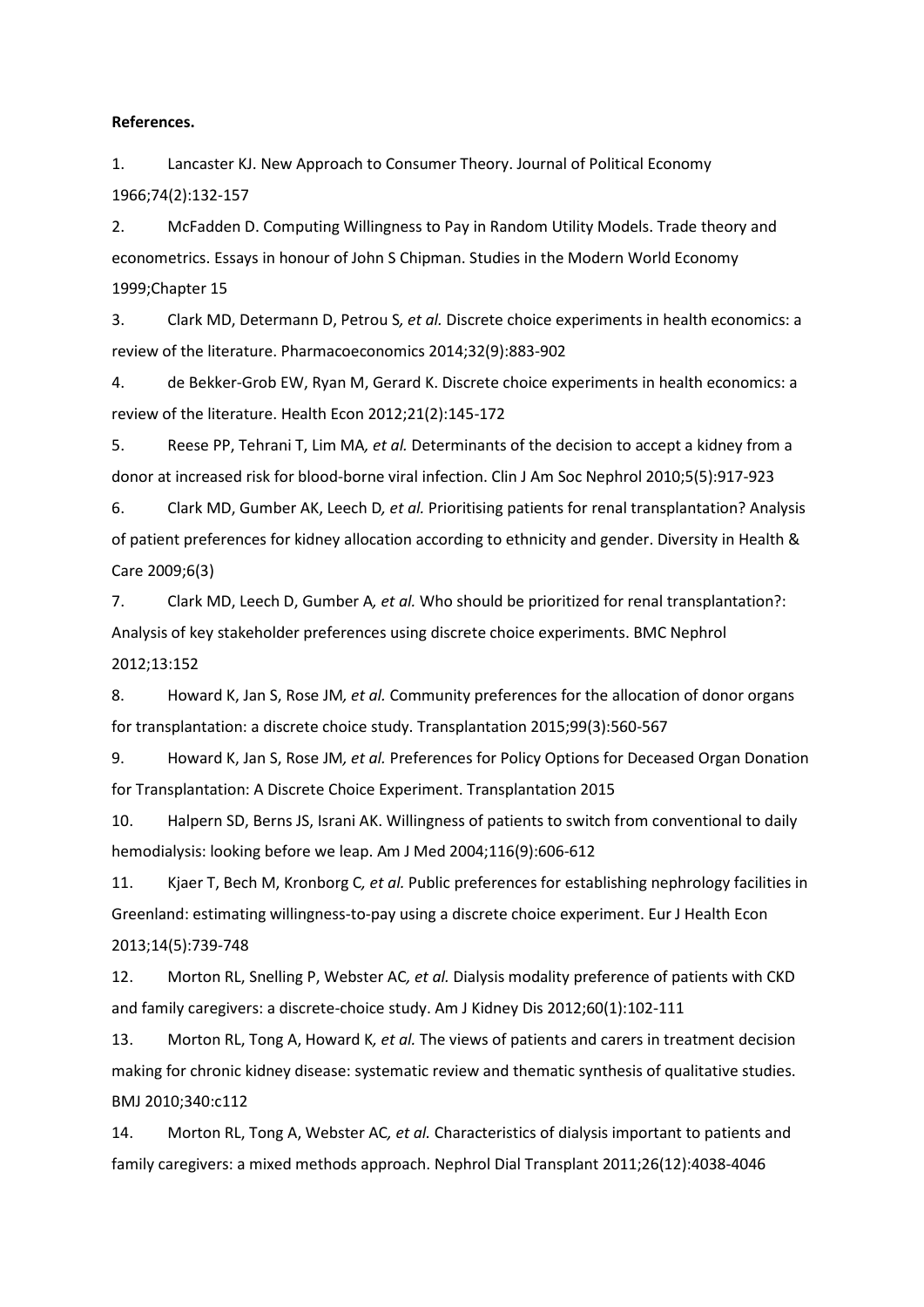15. Morton RL, Snelling P, Webster AC*, et al.* Factors influencing patient choice of dialysis versus conservative care to treat end-stage kidney disease. Clin J Am Soc Nephrol 2012;184(5):E277-283

16. Foote C, Morton RL, Jardine M*, et al.* Considerations of Nephrologists when SuggestIng Dialysis in Elderly patients with Renal failure (CONSIDER): a discrete choice experiment. Nephrol Dial Transplant 2014;29(12):2302-2309

17. Whitman CB, Shreay S, Gitlin M*, et al.* Clinical factors and the decision to transfuse chronic dialysis patients. Clin J Am Soc Nephrol 2013;8(11):1942-1951

18. Davison SN, Kromm SK, Currie GR. Patient and health professional preferences for organ allocation and procurement, end-of-life care and organization of care for patients with chronic kidney disease using a discrete choice experiment. Nephrol Dial Transplant 2010;25(7):2334-2341

19. Park MH, Jo C, Bae EY*, et al.* A comparison of preferences of targeted therapy for metastatic renal cell carcinoma between the patient group and health care professional group in South Korea. Value Health 2012;15(6):933-939

20. Mohamed AF, Hauber AB, Neary MP. Patient benefit-risk preferences for targeted agents in the treatment of renal cell carcinoma. Pharmacoeconomics 2011;29(11):977-988

21. BrunetHoudard S. GM, Gaboriau S., Meurette A., Daguin P., Tessier P,. A discrete choice experiment to explore patient's preferences for kidney transplant monitoring by video-conferencing [abstract]. Am J Transplant 2015;15(Suppl 3)

22. Howell M. WG, Rose J., Tong A., Craig J.C., Howard K,. The relative preferences of recipients for outcomes after kidney transplantation: A best-worst scaling survey [abstract]. Nephrology 2015;20(Supp 3):21

23. Walker RC, Morton RL, Tong A*, et al.* Patient and caregiver preferences for home dialysis-the home first study: a protocol for qualitative interviews and discrete choice experiments. BMJ Open 2015;5(4):e007405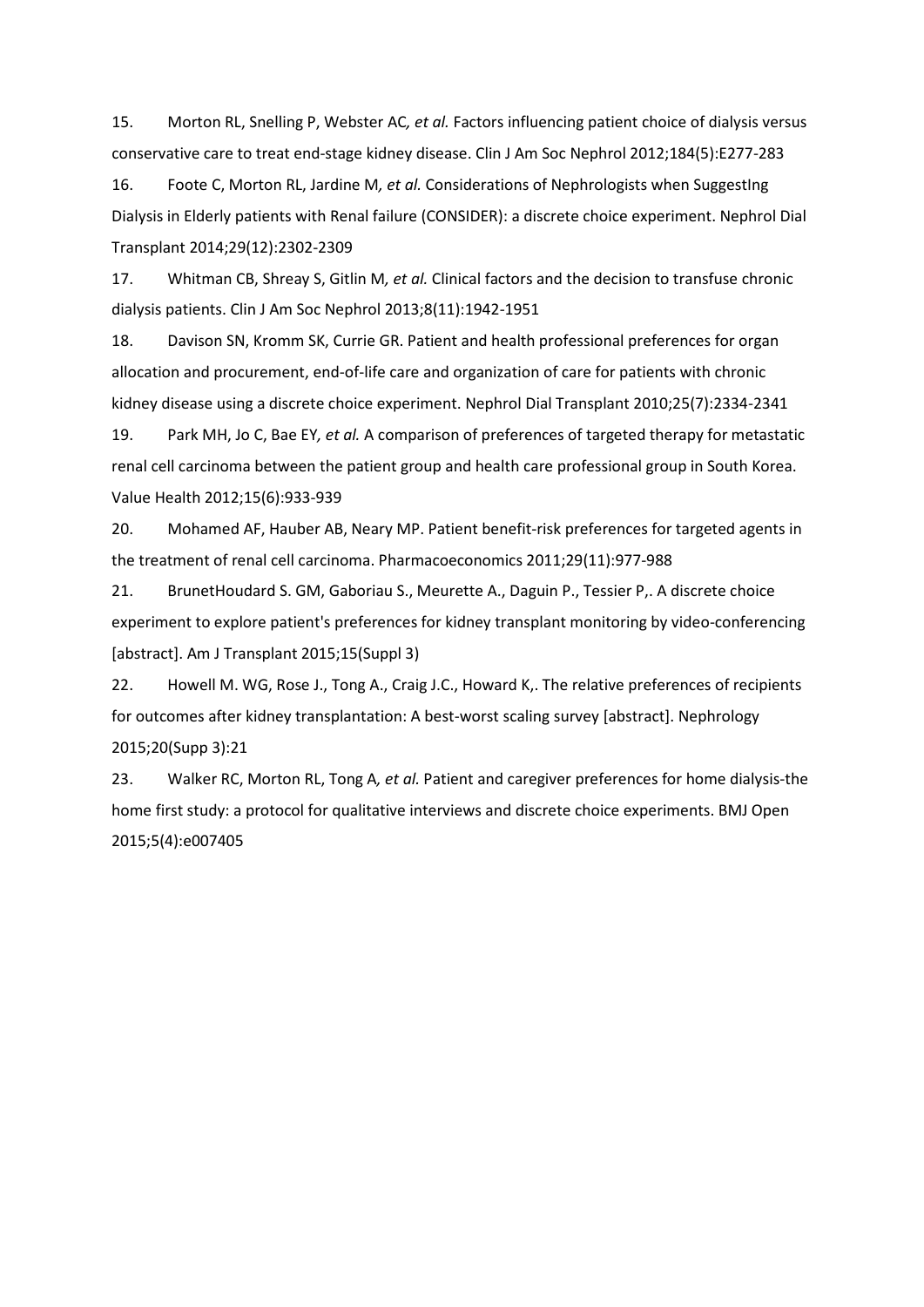**FIGURE 1: Example of a choice set (scenario) in a DCE of nephrologists' preferences for dialysis recommendation in elderly ESKD patients used in the reviewed DCE analysis cited in the reference list by Foote et al 2014.** 

|                                                             | <b>Patient A</b><br><b>Patient B</b> |                             | <b>Neither</b> |
|-------------------------------------------------------------|--------------------------------------|-----------------------------|----------------|
| Age                                                         | 90                                   | 85                          |                |
| Gender                                                      | Male                                 | Female                      |                |
| Cognitive state                                             | Normal                               | Somewhat impaired           |                |
| Comorbid burden                                             | CAD, CVD, PVD                        | CAD, CVD, PVD               |                |
| Life expectancy                                             | 1 year                               | 1 year                      |                |
| Quality of life                                             | Medium                               | Medium                      |                |
| Change in quality of life                                   | <b>Expected to decrease</b>          | <b>Expected to decrease</b> |                |
| Family/close person support                                 | High                                 | Medium                      |                |
| Patient inclination to dialyse                              | Undecided                            | Inclined                    |                |
| Family/close person inclination to dialyse                  | <b>Disinclined</b>                   | Undecided                   |                |
| Which patient would you prefer to<br>recommend dialysis to? | С                                    | 0                           | ∩              |

The attribute levels were allowed to vary across choice sets as set out in table 1.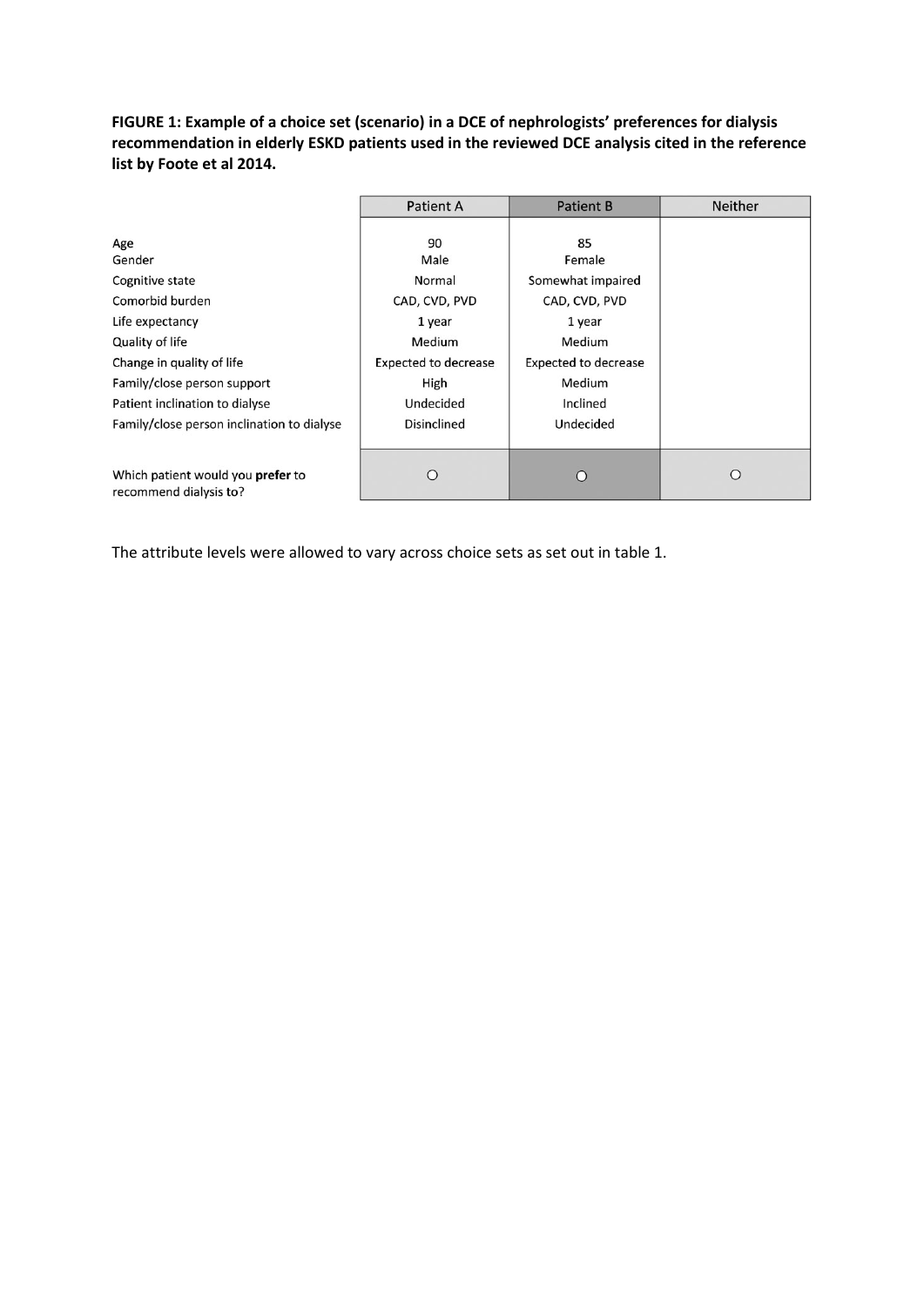**Table 1: Characteristics and their levels in the 12 choice sets (scenarios)** 

| <b>Characteristics</b>                                 | <b>Levels</b>                             |
|--------------------------------------------------------|-------------------------------------------|
| Patient age                                            | 75                                        |
|                                                        | 85                                        |
|                                                        | 90                                        |
| Patient gender                                         | Male                                      |
|                                                        | Female                                    |
| Patient cognitive state                                | Normal                                    |
|                                                        | Somewhat impaired                         |
|                                                        | Greatly impaired                          |
| Patient comorbid burden                                | <b>Diabetes</b>                           |
|                                                        | Diabetes/coronary artery disease          |
|                                                        | Diabetes/CVD*/peripheral vascular disease |
| Patient life expectancy (with dialysis)                | 1 year                                    |
|                                                        | 3 years                                   |
|                                                        | 5 years                                   |
| Patient QOL (baseline)                                 | Low                                       |
|                                                        | Medium                                    |
|                                                        | High                                      |
| Patient change in QOL (with dialysis)                  | <b>Expected to decrease</b>               |
|                                                        | Expected to be maintained                 |
|                                                        | <b>Expected to improve</b>                |
| Family/close person support                            | Low                                       |
|                                                        | Medium                                    |
|                                                        | High                                      |
| Patient inclination to dialyse                         | Inclined                                  |
|                                                        | Undecided                                 |
|                                                        | Disinclined                               |
| Family/close person inclination for patient to dialyse | Inclined                                  |
|                                                        | Undecided                                 |
|                                                        | Disinclined                               |
|                                                        |                                           |

\*CVD = cerebrovascular disease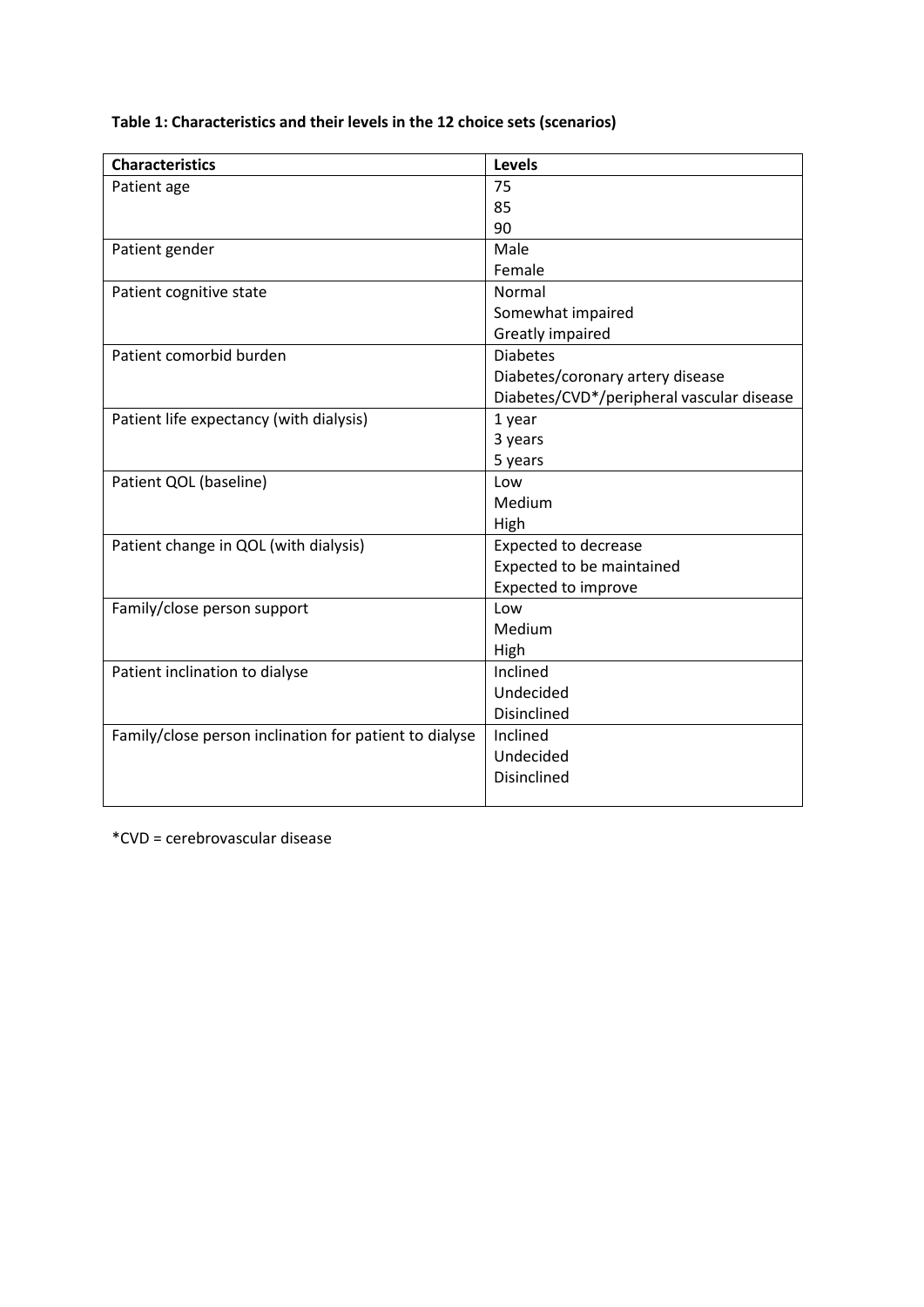# **Table 2. Country of analysis and standardised category (or categories)\* of primary choice studies.**

| Authors.                | Country of analysis                              | Number of<br>respondents                                        | A. Patient<br>Consumer<br>Experience. | <b>B.</b> Valuing<br>Health<br>Outcomes. | C.<br>Investigating<br>trade-offs<br>health<br>outcomes<br>and patient<br>or consumer<br>experience<br>factors. | D.<br>Estimating<br>utility<br>weights<br>within the<br>QALY<br>framework | E. Job<br>Choices for<br>preferences<br>relating to<br>medical<br>posts or<br>healthcare<br>human<br>resource<br>policy. | F.<br>Developing<br>priority<br>setting<br>frameworks. | G. Health<br>Professional<br>$\mathsf{s}$<br>preferences<br>for<br>treatment or<br>screening<br>options for<br>patients | H. Other |
|-------------------------|--------------------------------------------------|-----------------------------------------------------------------|---------------------------------------|------------------------------------------|-----------------------------------------------------------------------------------------------------------------|---------------------------------------------------------------------------|--------------------------------------------------------------------------------------------------------------------------|--------------------------------------------------------|-------------------------------------------------------------------------------------------------------------------------|----------|
| Clark et al<br>(2009)   | UK                                               | 908 patients.                                                   |                                       |                                          | $\checkmark$                                                                                                    |                                                                           |                                                                                                                          | $\checkmark$                                           |                                                                                                                         |          |
| Clark et al<br>(2012)   | UK                                               | 908 patients,<br>41 Carers, 113<br>Healthcare<br>professionals. |                                       |                                          | $\checkmark$                                                                                                    |                                                                           |                                                                                                                          | $\checkmark$                                           | $\checkmark$                                                                                                            |          |
| Davison et al<br>(2010) | Canada                                           | 169 patients,<br>29 Carers.                                     | $\checkmark$                          | $\overline{a}$                           | $\qquad \qquad \blacksquare$                                                                                    |                                                                           |                                                                                                                          | $\checkmark$                                           | $\checkmark$                                                                                                            |          |
| Foote et al<br>(2014)   | Australia and New<br>Zealand                     | 159<br>Nephrologists                                            |                                       |                                          |                                                                                                                 |                                                                           |                                                                                                                          |                                                        | $\checkmark$                                                                                                            |          |
| Halpern et al<br>(2004) | <b>USA</b>                                       | 126 patients                                                    |                                       |                                          | $\checkmark$                                                                                                    |                                                                           |                                                                                                                          | $\qquad \qquad -$                                      |                                                                                                                         |          |
| Howard et al<br>(2015a) | Australia                                        | 2051<br>Community<br>respondents                                |                                       |                                          | $\checkmark$                                                                                                    |                                                                           |                                                                                                                          | $\checkmark$                                           |                                                                                                                         |          |
| Howard et al<br>(2015b) | Australia                                        | 2005<br>Community<br>respondents                                |                                       |                                          | $\qquad \qquad -$                                                                                               |                                                                           |                                                                                                                          |                                                        |                                                                                                                         | ✓        |
| Kjaer et al<br>(2012)   | Greenland                                        | 206 Public<br>preferences                                       |                                       |                                          | ÷,                                                                                                              |                                                                           |                                                                                                                          | $\checkmark$                                           | $\overline{\phantom{a}}$                                                                                                |          |
| Mohamed et<br>al (2011) | USA (+respondents from<br>Australia, Canada, UK) | 138 patients                                                    | $\overline{\phantom{a}}$              |                                          | $\checkmark$                                                                                                    |                                                                           |                                                                                                                          |                                                        | $\blacksquare$                                                                                                          |          |
| Morton et al<br>(2012a) | Australia                                        | 105 Patients,<br>73 Carers                                      |                                       | $\overline{a}$                           | $\checkmark$                                                                                                    | $\overline{\phantom{a}}$                                                  |                                                                                                                          | $\overline{\phantom{a}}$                               | $\overline{\phantom{a}}$                                                                                                |          |
| Morton et al<br>(2012b) | Australia                                        | 105 Patients                                                    |                                       |                                          | $\checkmark$                                                                                                    |                                                                           |                                                                                                                          |                                                        |                                                                                                                         |          |